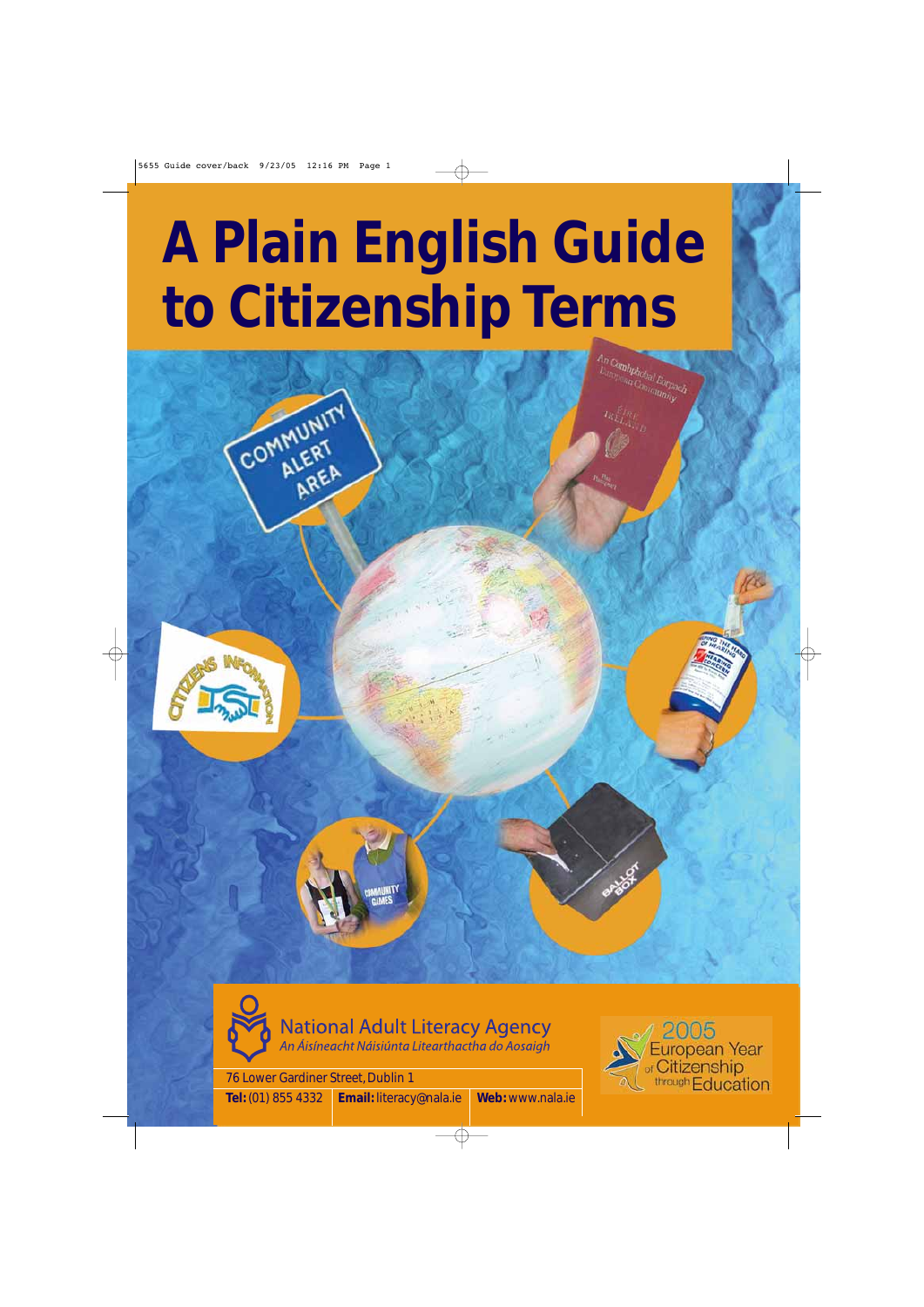# **A Plain English Guide to Citizenship Terms**



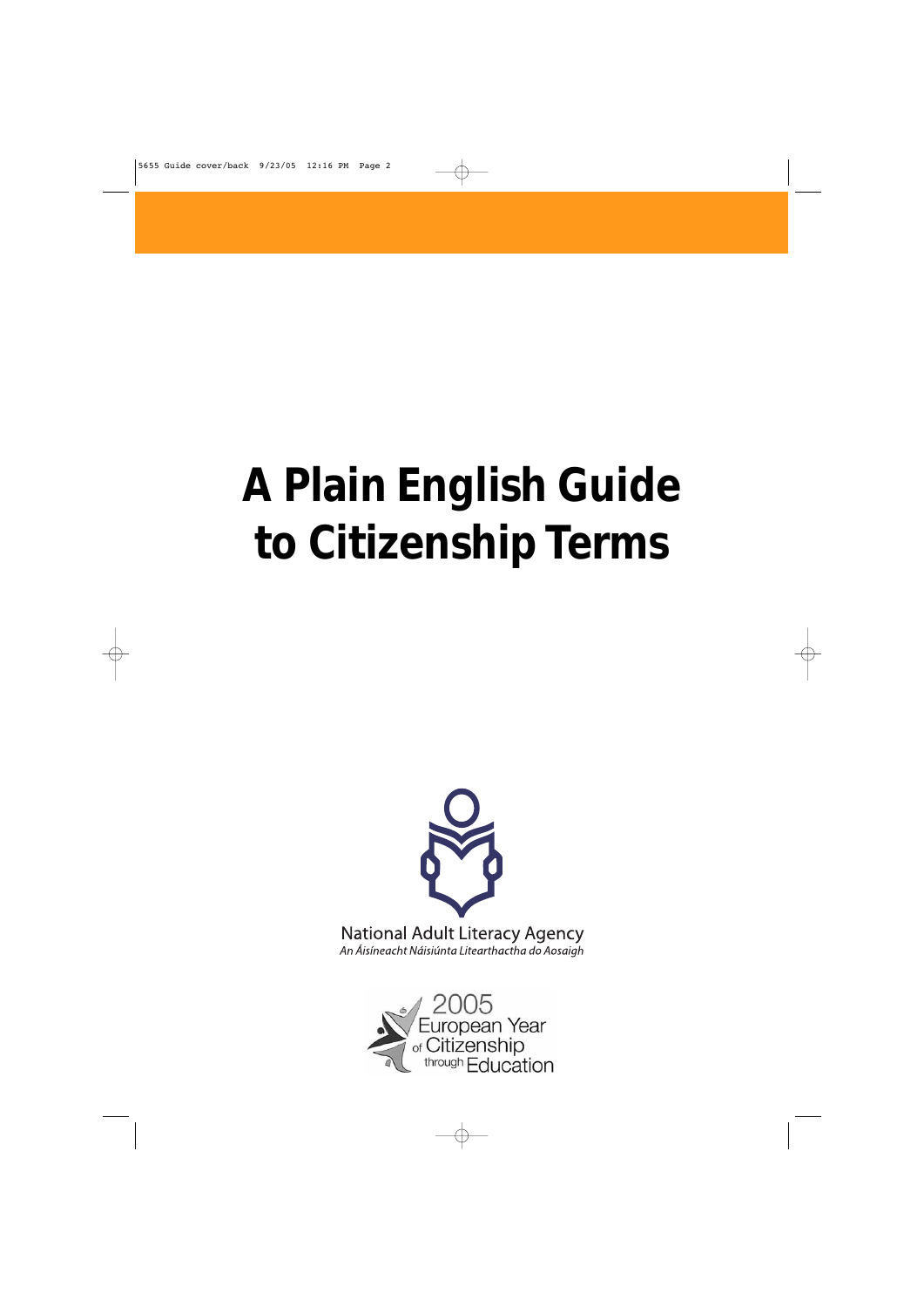Published by

National Adult Literacy Agency 76 Lower Gardiner Street Dublin 1

© 2005 National Adult Literacy Agency

The copyright in this guide belongs to the National Adult Literacy Agency.

ISBN 1-871737-55-9

The views expressed in this publication are not necessarily the views of the National Adult Literacy Agency.

Disclaimer: Please note that these descriptions are a guide only and are not legal definitions.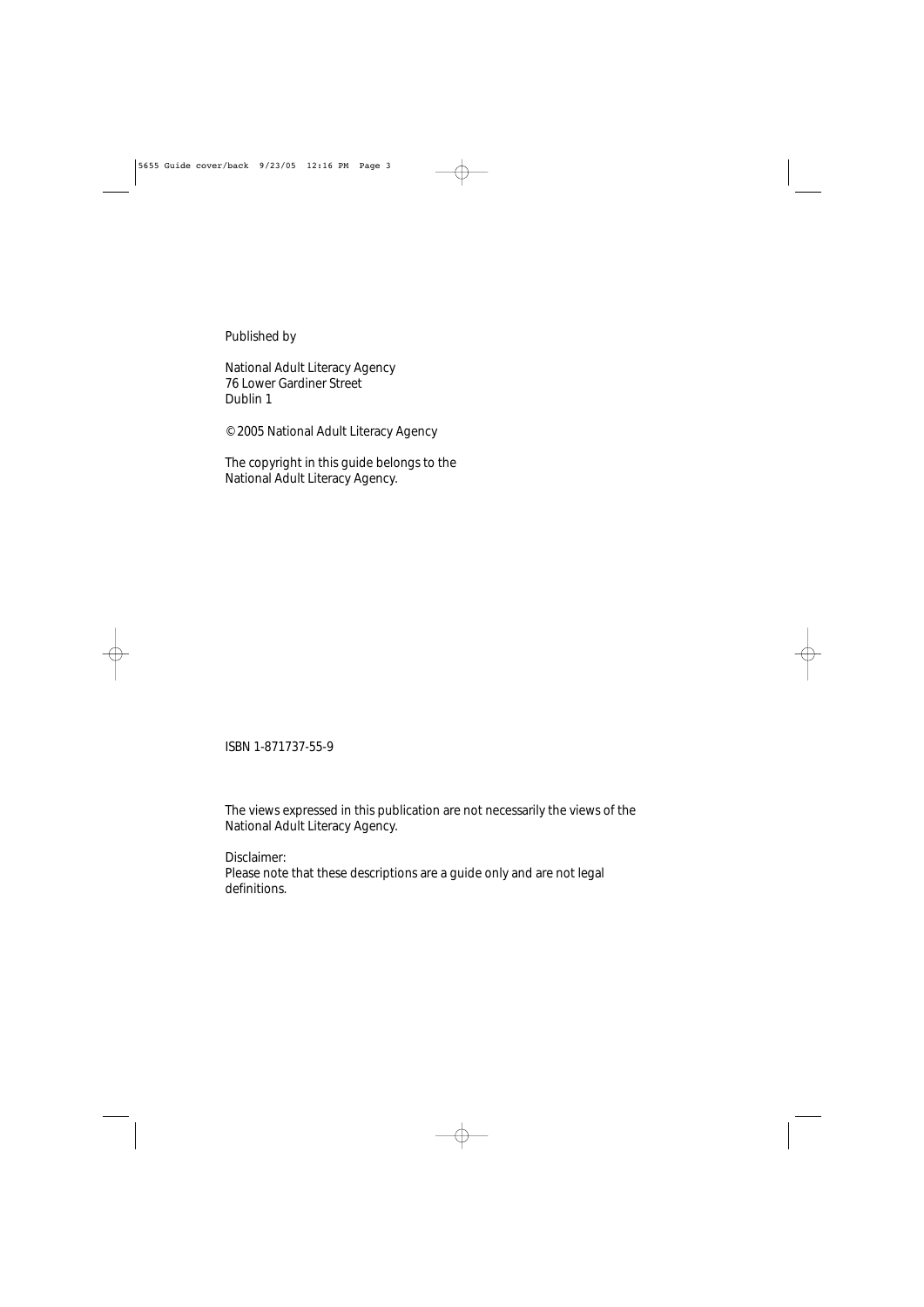This publication aims to provide an introduction to an area that is not always agreed upon by everyone: the realm of 'active citizenship'. Unlike the definitions in previous NALA plain English guides, which were accepted as standard, some of the definitions in this guide are contested. The very fact that this is the case raises a very important aspect of citizenship and citizenship education and that is the built-in notion of appreciating difference between ourselves and other 'citizens'.

Encouraging citizenship through education is what the *2005 European Year of Citizenship through Education* is all about. One of the key goals of the Year is to raise awareness of how education can help develop democratic citizenship and participation, as well as greater understanding and respect for diversity and human rights. The Year is about how all of us can be encouraged and supported to take part more fully in the lives of our community and beyond, and how we can be confidently involved in the decision-making that affects our lives and the lives of others.

Citizenship as a concept or reality is not new, but in recent times it has become more popular in public and educational debate. What is clear from these discussions is that there are many ways of describing or understanding citizenship, depending on who is talking. A common method is to refer to someone's legal status within a particular country. For example, if you hold an Irish passport, it means that you are legally an Irish citizen and can expect to enjoy all the rights and responsibilities that go along with being so.

As an Irish citizen, you can expect to have three different but overlapping rights. These are



**Political rights** allow you to take part in politics, to vote and to take part in developing our society.

**Civil rights** allow individual freedom, for example the right to express your own opinion.

**Social and economic rights** cover your economic welfare, allow you to share in the social heritage – the practices, rights and rules that are passed from one generation to the next – and the right to live a decent life compared with the general standards of living enjoyed by everyone else in the country.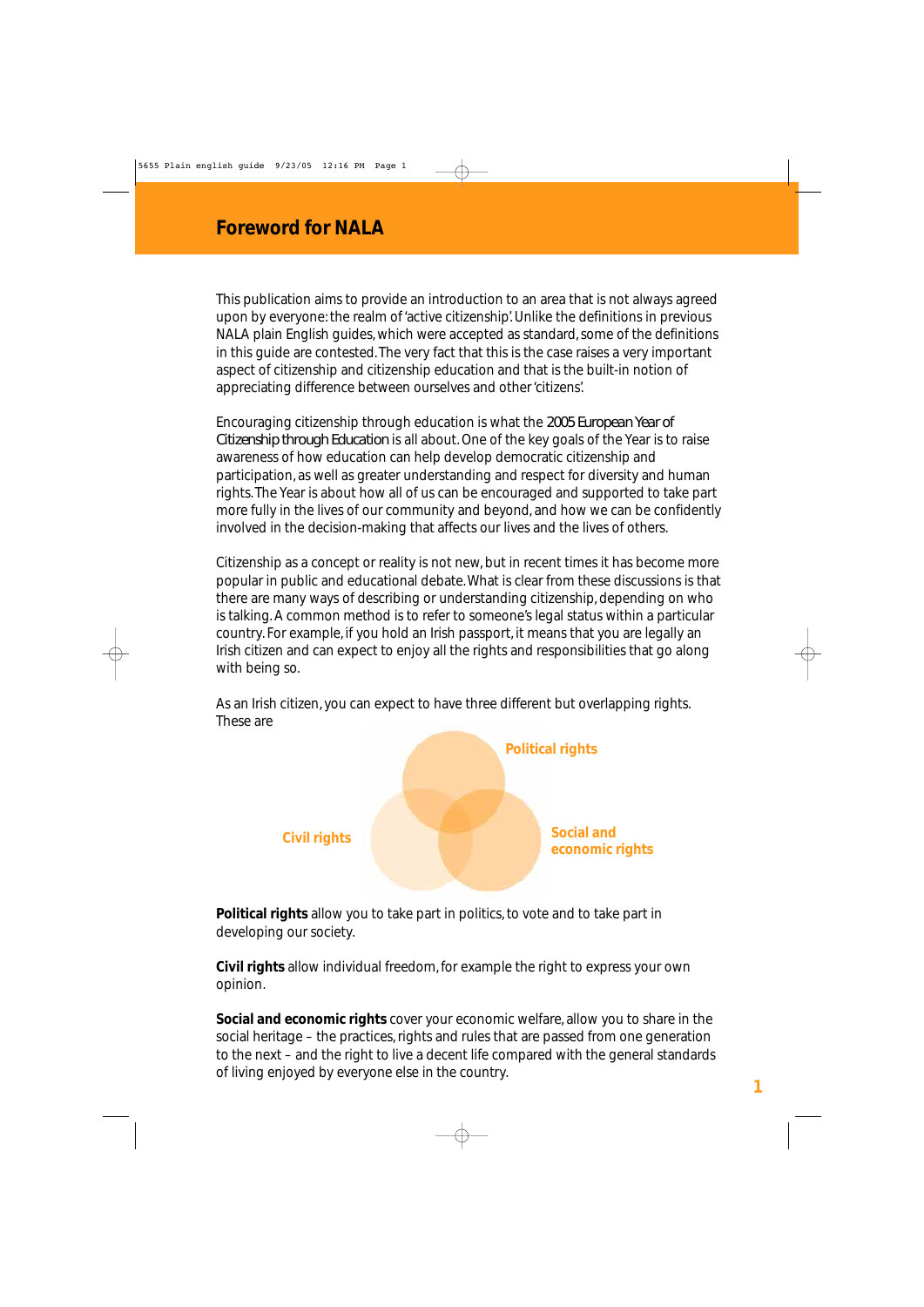All these rights are accompanied by responsibility to ourselves and to others. In our view, these rights are the baseline of citizenship; the foundations upon which peoples' 'active citizenship' can grow.

However, the concept of citizenship goes beyond the legal definition that denotes a person's national status and capacity to vote. The notion of citizenship is essentially about the relationship we have with society and others in society: How do we relate to our fellow citizens? How do we relate with the structures that govern us?

Lastly but fundamentally, it is about human flourishing, which involves enjoying rights and exercising responsibilities in various types of communities – from local to global. Active citizenship then refers to people having the ability and opportunity to take part in every aspect of the life of a society, including the decisions that affect them.

Of critical importance in any relationship between ourselves and others is the balance of power. Often, language can impose barriers that prevent people from accessing power, and more frequently it can be used to exclude people and prevent them from exercising their rights and responsibilities as citizens. This publication represents an attempt to 'demystify' and throw light on a concept that belongs to us all. We hope that it puts into plain English the terms and concepts that people use commonly and, in so doing, help any of us who up to now may have felt excluded from debates about citizenship.

#### **Aidan A. Clifford**

Director of City of Dublin VEC Curriculum Development Unit National Co-ordinator, Education for Democratic Citizenship - Ireland

#### **Sandra Gowran**

Project Co-ordinator, *Citizenship2005.ie.* 2005 European Year of Citizenship through Education - Ireland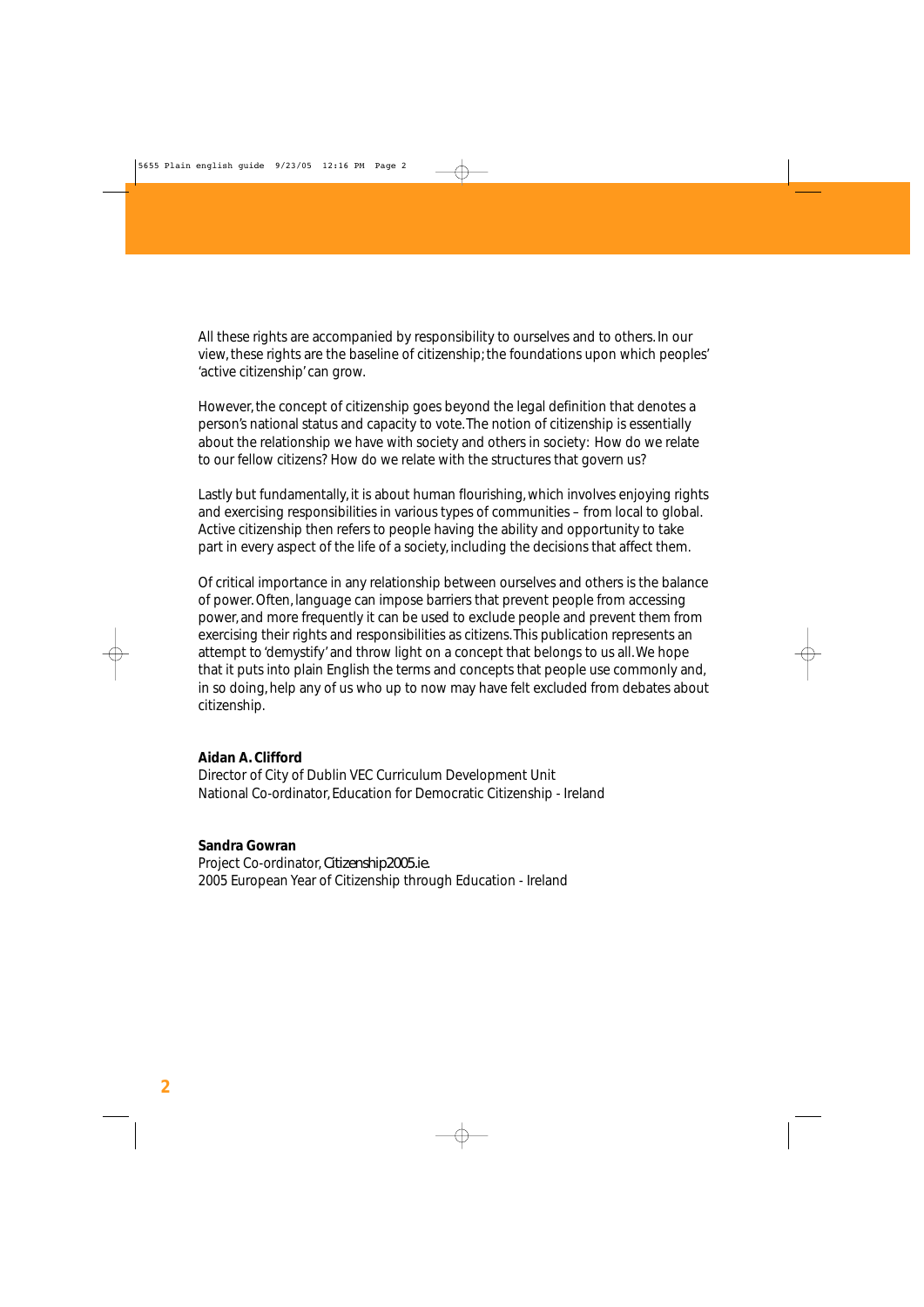#### **Absentee ballot**

In some cases, if registered voters are not able to get to a polling station, they are allowed to fill in the ballot paper and post it to the Board of Elections before the date of the election.

#### **Absolute monarchy**

A government where a monarch (a king, queen or emperor) holds total power, and can make laws without having to consult a parliament or the people

## **Absolute poverty**

When people do not have the necessities of life like food, housing or clothing; the term is used mostly when talking about developing countries, but there are people in Ireland who live in absolute poverty.

#### **Access**

Right or ability to get education, jobs and services. See also Equality.

## **Act of Parliament**

Law the parliament (or legislature) makes

# **Active citizenship**

Active citizenship aims to make it possible for everyone to take part in all aspects of society including the following areas of activity:

- cultural,
- economic.
- political, and
- community.

When society promotes active citizenship, it aims to support:

- personal fulfilment,
- democratic participation,
- social inclusion, and
- a job for everyone who wants it.

Active citizenship is also about the people of a country being able to:

- make informed choices and decisions. and
- take action on their own and with other people.

## **Active communities**

Communities in which citizens have the power to decide how to lead their own fulfilling lives. It also includes communities where no matter what their age, race or social background, everyone has a stake in society and a sense of belonging.

# **Active learning**

The process of 'learning by doing'. In this type of education, the learner actively takes part in the learning instead of passively receiving information. Individuals or groups learn better when they learn in this way. People benefit from a variety of teaching methods; for example, role play, debate, discussion, and project work.

## **Activist**

Someone who pursues a cause vigorously – especially a political or social cause

# **Adult Basic Education (ABE)**

Education for adults that aims to develop the skills needed (such as literacy and numeracy) to fully take part in society

## **Agenda**

A list of items that will be discussed at a meeting

#### **Alliance Party**

Political party based in Northern Ireland that is not aligned to either Republicanism or Unionism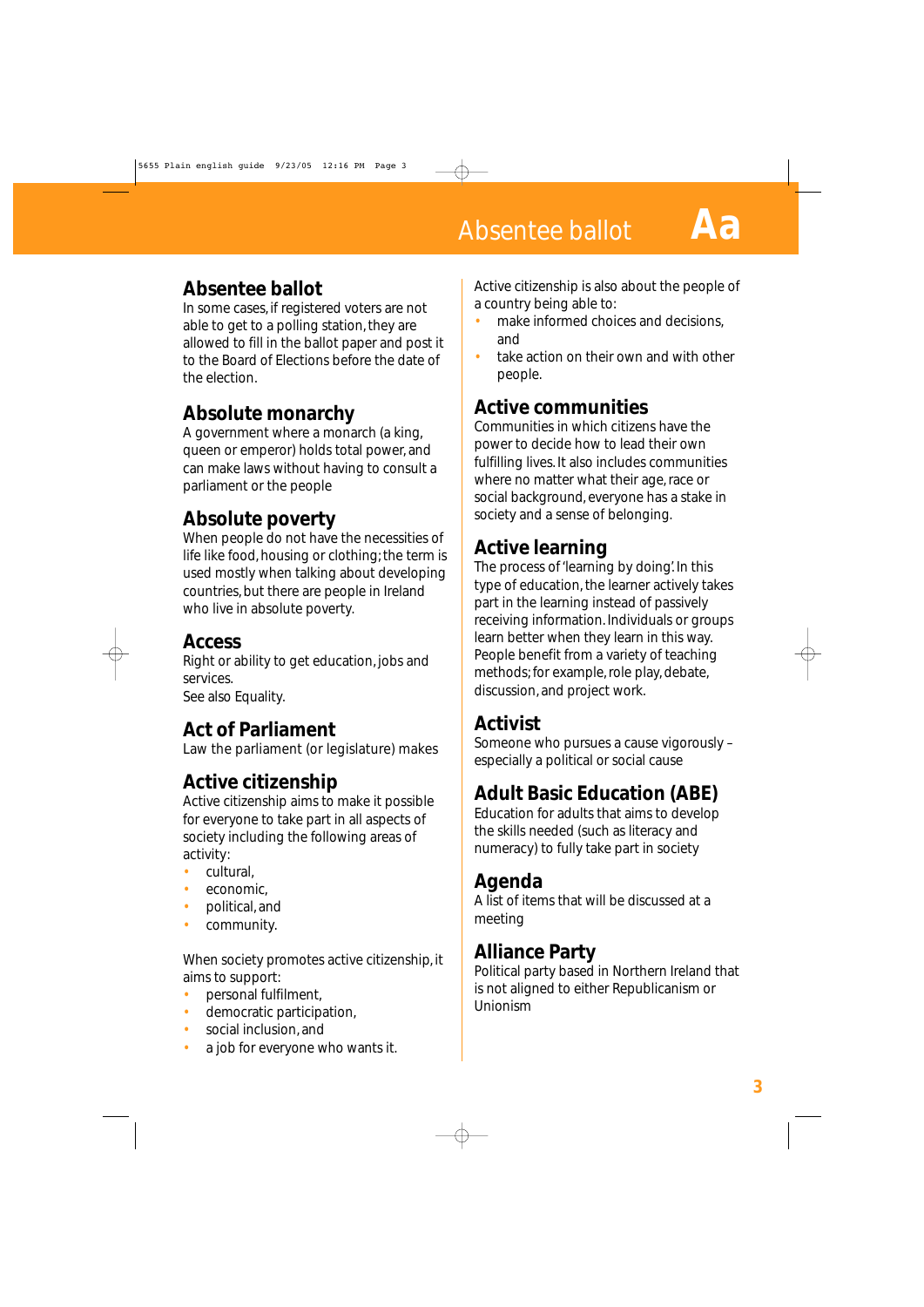#### **Amendment**

A change to the detail of a Bill, an Act or the Constitution

## **Amnesty**

A general pardon or immunity, often sought where human rights have been abused

#### **Analyse**

Examine the details of something carefully so that you can understand or explain it

## **Anarchy**

A society with political and social disorder caused by lack of government control and laws

#### **Annexation**

Take over an area under the control of a ruler or a state and add it to a larger state

#### **Anthem**

A song of praise, often about a particular country, when it is called a national anthem

#### **Anti-social behaviour**

Any behaviour likely to cause harassment, alarm or distress

#### **Anti-Social Behaviour Order (ASBO)**

A legal order that the court can make against anyone over the age of 10 years to prevent anti-social behaviour. It is a criminal offence to disobey the order.

# **Áras an Uachtaráin**

Official home of the President of Ireland which is in the Phoenix Park, Dublin 7

## **Aristocracy**

Ruling system based on social class, wealth, noble birth, superiority and elites

#### **Armistice**

Stage in a war when both sides suspend fighting to discuss possible peace terms

## **Assembly**

A number of people gathered together for a special purpose – sometimes as a lawmaking body, as in the Northern Ireland Assembly

#### **Assimilate**

Adopt the culture of, and become similar to, the citizens of a country to which you have moved

## **Assimilation**

When people of different ethnic origins develop, or are urged to develop, the basic attitudes, habits and ways of life of another national culture See also Integration.

#### **Asylum**

What a state grants to an asylum seeker that lets them stay in a country to avoid threat of harm in their home country

#### **Asylum seeker**

Person who wants to be recognised as a refugee under the terms of the United Nations Convention of 1951

#### **Attorney General**

Main legal advisor to the Irish Government

# **Bb**

#### **Backbench**

The seats occupied in the Dáil by any member of the Irish Government who is not a minister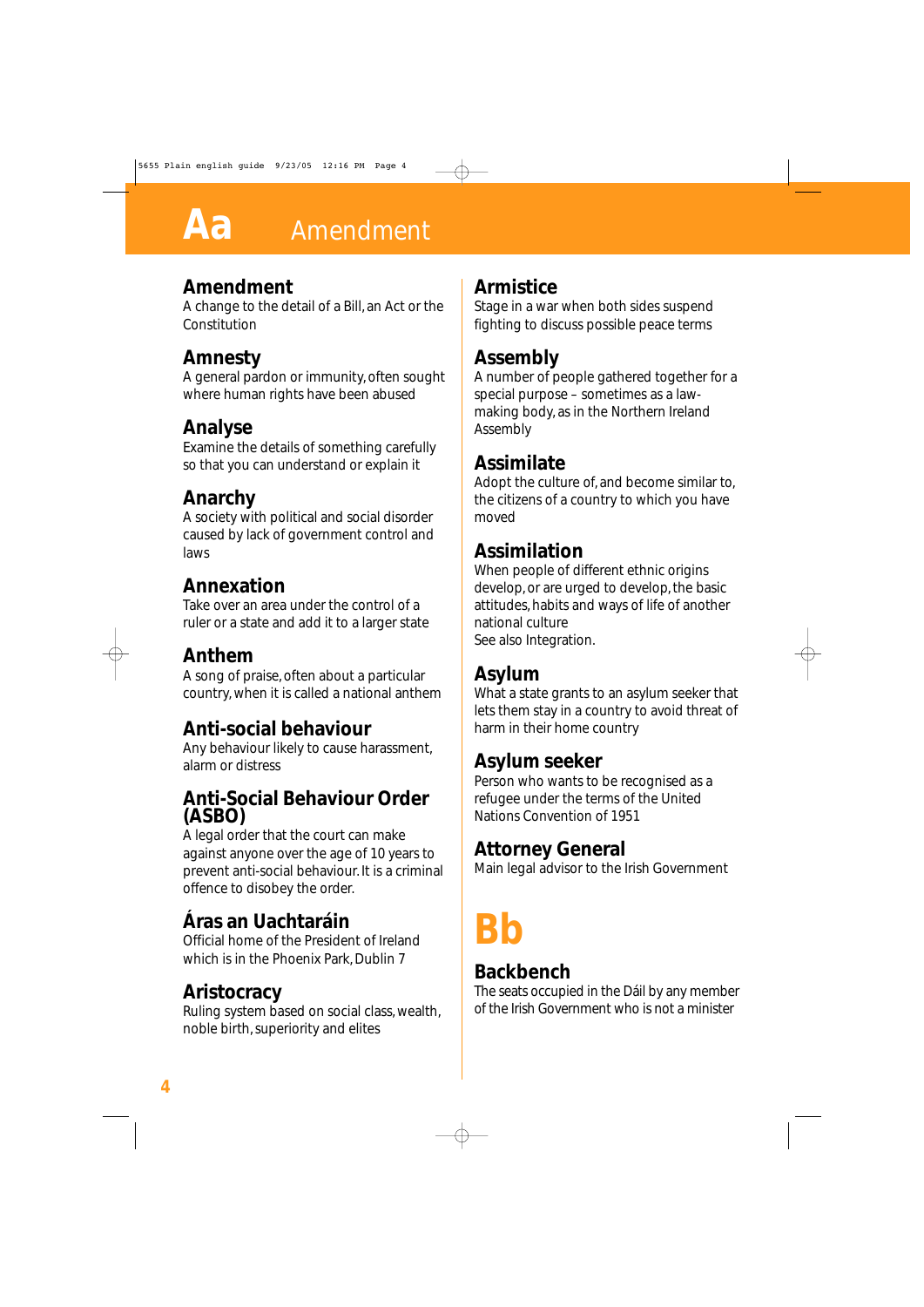#### **Balance of power**

Description of how power is held; relevant when a major political party wants to form a government but needs support from a smaller party or independent members of parliament, in which case the smaller party or independent members then hold the 'balance of power' and may cause it to shift if they withdraw this support

#### **Ballot**

Way of voting, usually done using a ballot paper

#### **Ballot paper**

Paper used for a registered voter to record their votes without revealing their identity. The paper lists the names of the people (candidates) who are seeking election. The voter marks their choices on the ballot paper. Irish election ballot papers contain the names of the candidates, which appear in alphabetical order, together with their photographs and their party emblem (if they wish).

## **Bargaining**

Agreement reached through negotiation between two or more people or groups

## **Benchmarking**

Trying to make the salaries of civil and public servants the same as those of people doing similar work in the private sector, sometimes to keep staff in the civil and public service and discourage them from moving to the private sector. The Irish Government first introduced it as part of the PPF (Programme for Prosperity and Fairness).

#### **'Best practice' or 'good practice'**

Carrying out a job or providing a service along guidelines that have been found to work very well

#### **Bias**

Favouring one argument or person over others – usually unfairly; prejudice

# **Bill (law)**

A proposal for a new law or change to an existing law. A Bill must pass through five stages and once voted through by the Oireachtas, the President of Ireland must sign it before it becomes law. It is then called an Act.

#### **Biodiversity**

The range of differences among living organisms of all kinds (on land and in water) including the environment where they live; includes diversity within species, between species and of environments

#### **Bipartisanship**

Co-operation on an issue or issues by two political parties, usually the two major parties controlling a government

#### **BMW**

Border, Midlands and Western Region, the 13 counties granted this regional title for the purposes of distributing European Union Structural Funds

#### **Borough council**

A type of local authority, usually in bigger towns. There are five borough councils in Ireland: Clonmel, Drogheda, Kilkenny, Sligo and Wexford.

#### **Brainstorming**

A way for a group to freely express their ideas on an issue or topic in group work or active learning settings. The leader uncritically accepts and notes every suggestion or idea. The leader encourages those taking part to give their ideas and opinions freely and will consider all of them – they do not have back them up with reasons, logic or ways of doing. **5**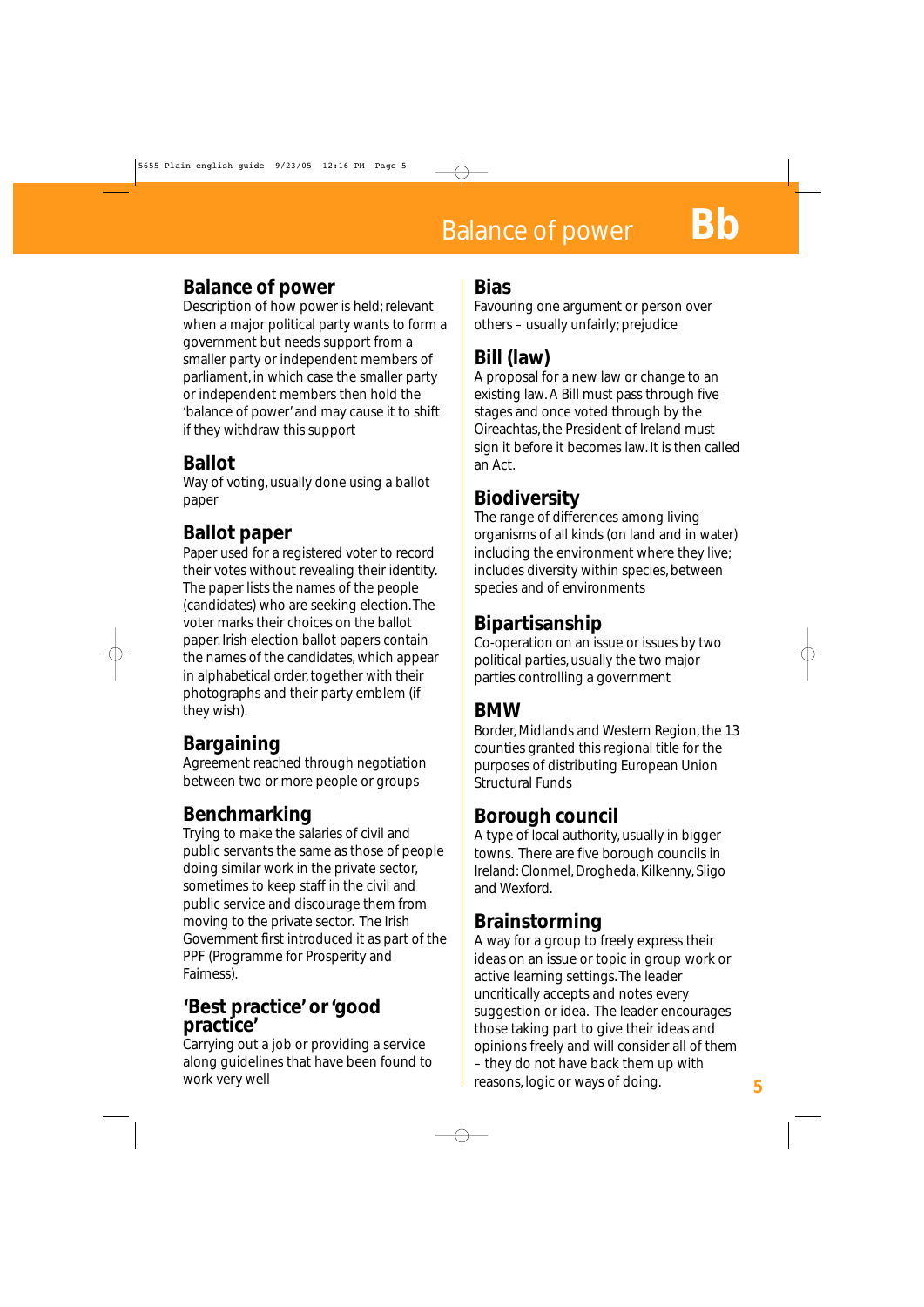#### **Bunreacht na hÉireann**

The Irish Constitution – the publication that outlines the principles of the State and how the State should be governed. New laws must be written in line with the guidelines in the Constitution.

#### **Burqa**

A garment that a Muslim woman wears to cover herself from head to foot

# **Cc**

#### **Cabinet**

The group of senior ministers in a government who decide government policy. The Taoiseach (the leader of the Irish Government) selects the members of the Cabinet. In Ireland the Cabinet is made up of the Taoiseach, all Government ministers and the Attorney General. The Cabinet is responsible for all the Departments of State and for the day-to-day business of the Irish Government. Discussions at Cabinet meetings are confidential.

# **Campaign**

- 1. Organised competition for votes by people who are seeking election or a particular outcome from a referendum
- 2. Using the media, marches, written submissions, public meetings and other forms of communication and protest to change the behaviour of government, business, other large institutions or the general population

## **Candidate**

Someone who goes up for election to a representative office

## **Canvassing**

Trying to win votes by contacting voters directly, for example by going door to door or by using telephone, email and the Internet

## **Capital**

Money or wealth needed to produce goods and services. See also social and cultural capital.

#### **Cathaoirleach**

Irish for chairman, for example Local Authority Chairman, who is elected every year in each local authority from among the elected local authority members and who chairs their meetings

#### **Caucus**

A group or a meeting of people; especially refers to members of a political party with power to decide on policy

#### **Cause**

Goal or aim of a group of people, normally for social or political change, for example preserving the environment is the cause of environmentalists

## **CE**

Short for Community Employment and also for Community Education

## **Ceann Comhairle**

The Chairperson of the Dáil (the lower house of the Irish Parliament), who chairs its proceedings and must try to ensure that all parties and independent members are treated fairly

#### **Celtic Tiger**

Term to described the boom in the Irish economy in the late 1990s and the first few years of this century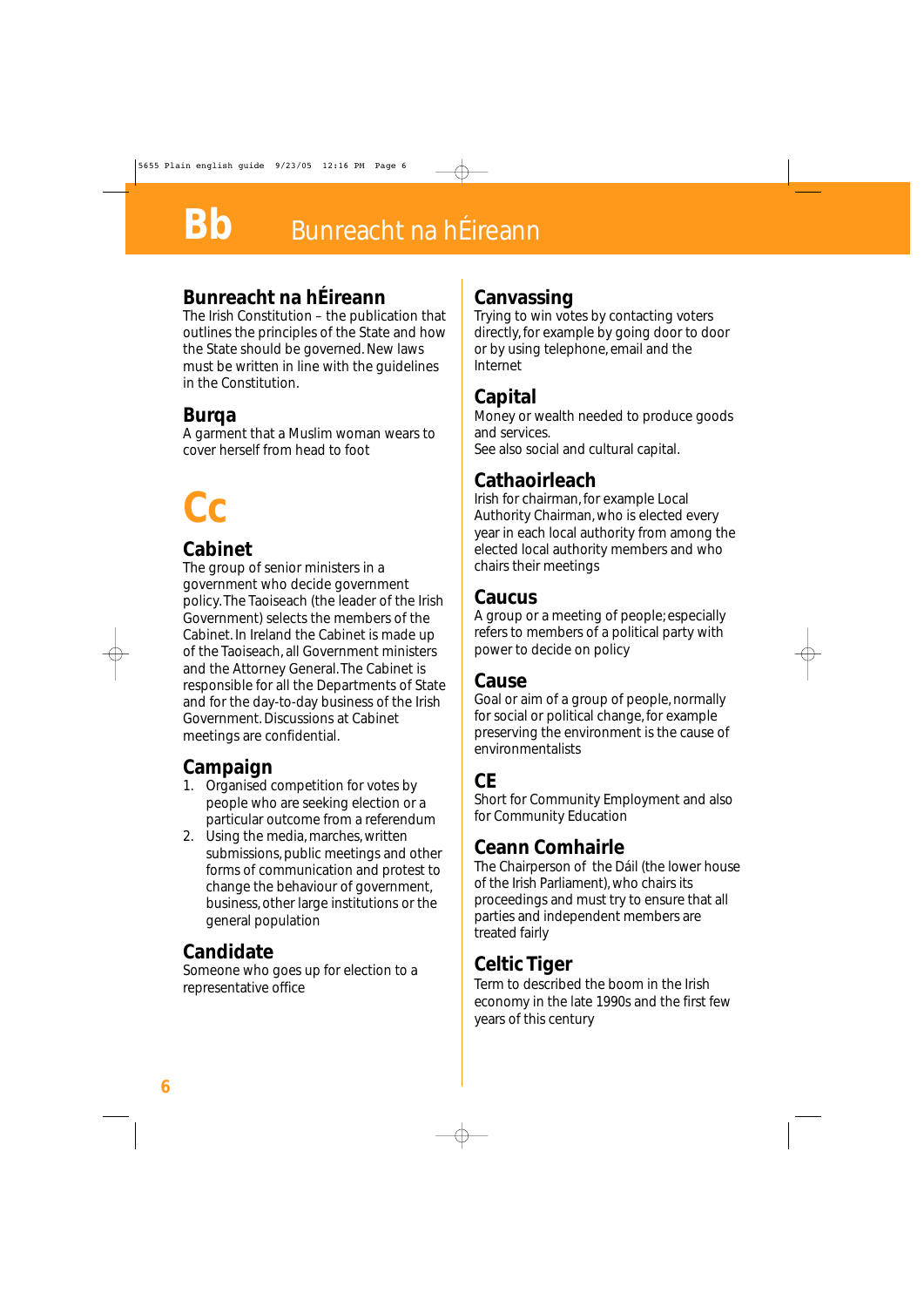#### **Censorship of Publications Board**

An independent board set up by law to examine books and magazines for sale, with power to ban publications that it decides are obscene

#### **Census**

A detailed count of every person living in Ireland on a particular date, including people who don't usually live here, which takes place every five years and is carried out by the Central Statistics Office (CSO)

## **Central Criminal Court**

A court that deals with serious criminal cases not dealt with by the Circuit Court

## **Centre**

In politics this refers to a person or political party with moderate political opinions or policies. It is the middle point of political opinion where 'far right' is extreme conservatism and 'far left' is extreme socialism

## **Chancellor**

Holder of a high office of state, as in Germany and Austria, where it is the title for the leader of the government. In the UK, the finance minister is called the Chancellor of the Exchequer.

## **Charity**

Help, money or resources to those in need, usually a response to the signs of poverty or disadvantage

## **Chief Justice**

Head of the Supreme Court, the highest court in Ireland

## **Chief State Solicitor's Office**

Office within the Attorney General's office that acts as the solicitor to Ireland, the Attorney General, Government departments and offices and State agencies

#### **Chief Whip**

Member of Irish Government who is responsible for organising and co-ordinating government business in Dáil Éireann

## **Circuit Court**

Regional court that deals with some civil cases, a wide range of family law cases and criminal cases; also hears appeals from District Court decisions

#### **Citizen**

Member of a city, state or nation who enjoys its rights and protection, and of whom loyalty is expected; involves issues relating to rights and duties, but also ideas of equality, diversity and social justice

#### **Citizens' Information Centres (CICs)**

Independent services offering free and confidential information, advice and advocacy on social and civil services

## **Citizenship**

A legal term to show a person's national status (see below for Irish citizenship) and more broadly, involving rights and responsibilities in various types of communities

Irish citizenship applies to:

- anyone born in Ireland if one of their parents was an Irish citizen at the time of their birth, or
- anyone born abroad if one of their parents was born in Ireland.

A child who was born in Ireland after 1 January 2005, neither of whose parents was an Irish citizen, will not be an Irish citizen unless one of the parents was lawfully living in Ireland for at least three out of the four years before the child's birth.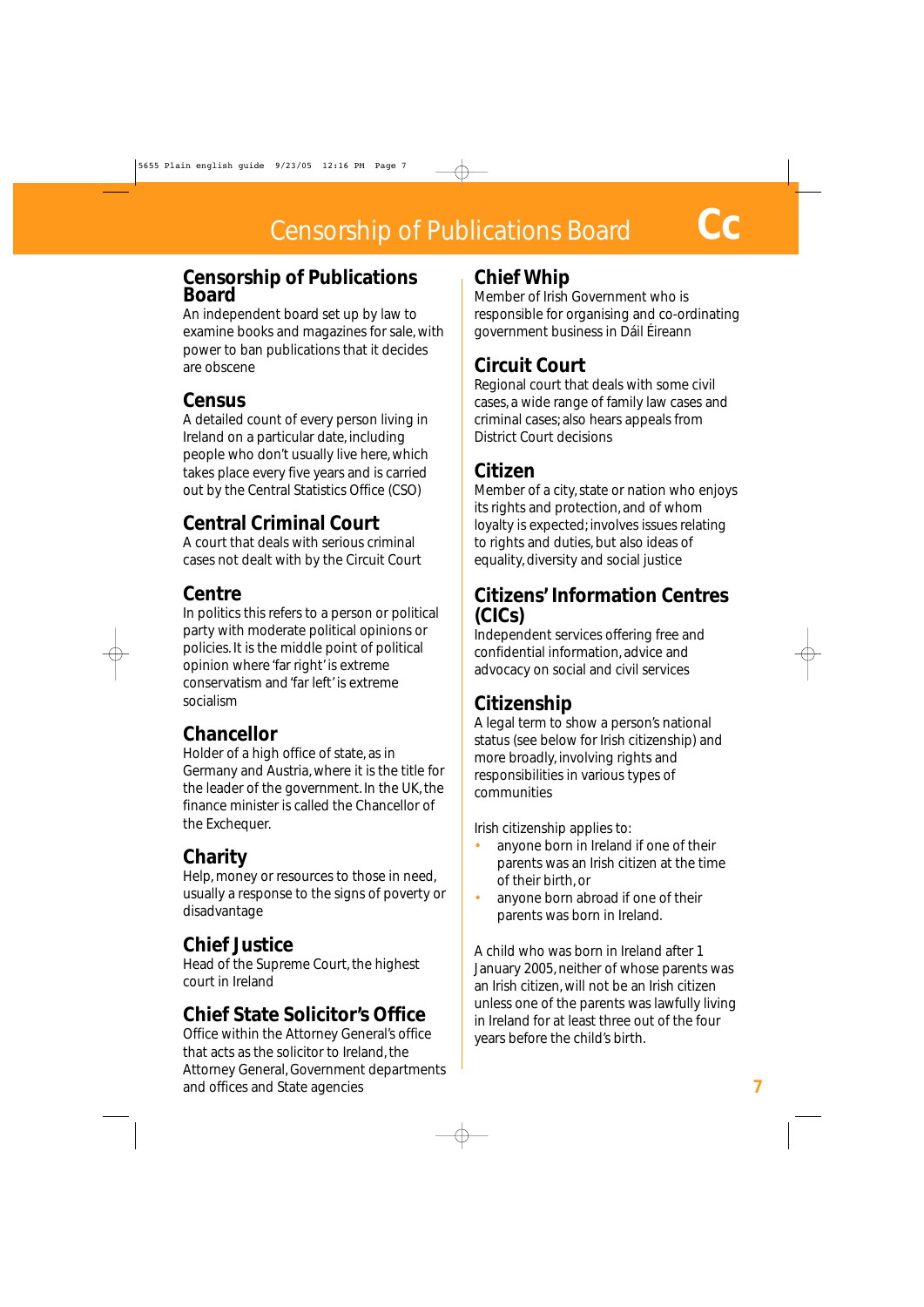#### **Citizenship education**

Education for the whole person that aims to develop the ability to think critically and act responsibly while taking part in political, economic, social and cultural life

#### **Citizenship rights**

Rights that are enjoyed by a citizen, such as the right to vote and to live permanently in a particular country

#### **City and County Development Boards**

Boards set up in Ireland to bring together the key Government agencies and bodies in different areas to engage in long-term planning for counties over 10 years. There are 34 Boards in Ireland.

#### **City councils**

Local authorities with responsibility for services including housing, planning, roads, water supply and recreation facilities in particular cities. There are five city councils in Ireland.

#### **Civic participation or engagement**

People using the freedoms of democracy to do things like signing a petition, contacting their local councillor, voting, standing for election and becoming informed on issues

## **Civil rights**

Rights that allow someone to live freely in a society and be fairly treated and are outlined in the Covenant on Civil and Political Rights that was adopted by the United Nations Assembly in 1966

#### **Civil law**

Law that regulates relations between individuals or between individuals and corporations, and deals with property rights, personal dignity and freedom and personal injury

#### **Civil liberty**

Freedom to act, gather together with other people, think or speak as you wish, which is regulated only as much as is needed for the good of other people's basic human rights

#### **Civil renewal**

Developing strong, active and empowered communities, in which people are able to:

- do things for themselves,
- define the problems they face, and
- tackle problems in partnership with public bodies

#### **Civil service**

Officials who advise and assist Government ministers in running their departments

#### **Civil war**

A war in which different groups within a particular country fight one another, for example the war between the pro- and antitreaty forces in Ireland in the 1920s or between the northern and southern states of the United States of America in the 1860s

#### **Collateral damage**

The description by military forces of the unintentional damage to buildings and deaths of civilians during war

#### **Comment book**

Place where someone who has an interest in an organisation or a service can write their views on a particular subject, area or service; sometimes known as customer complaints book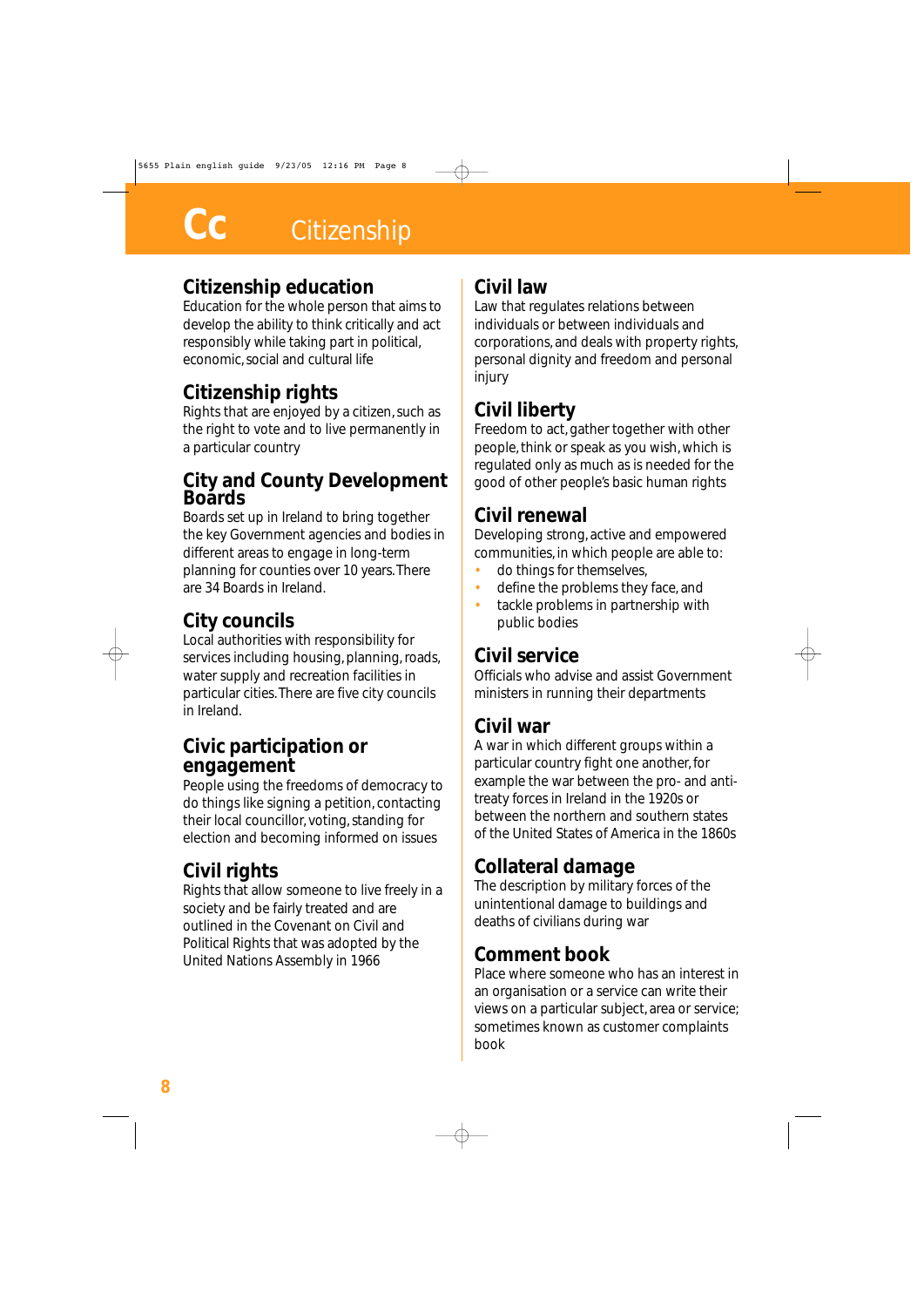# **Comment book**

#### **Common good, The**

Something done 'for the common good' benefits all of the people involved.

# **Common law**

Law that is based only on the customary way of doing things in a society or on court decisions, as distinct from statute law

# **Common Travel Area**

Area that includes the United Kingdom, Republic of Ireland, Channel Islands and Isle of Man, in which we can move without being controlled by immigration, except in limited circumstances

# **Commonwealth**

Term that normally describes a group of countries or peoples united by a common interest, in particular the Commonwealth of Nations, whose members used to make up the British Empire

## **Communism**

An economic and political system proposed by Karl Marx and Friedrich Engels and put into place after the Bolshevik revolution in Russia in 1917, in which people share the ownership of all goods and property; also a system such as in the former Soviet Union where the government controls every aspect of a citizen's life and denies political freedoms

## **Communist Party**

Political party that sticks to the principles of communism

# **Communist**

Someone who supports communism

#### **Community**

Group of people who hold something in common. Community has tended to be associated with two key aspects: first, people who live in the same area; second, people who are 'communities of interest' because they share an identity – for example Afro-Caribbean people or people with a particular disability.

# **Community Alert Area**

Local scheme where members of the community watch out for each other to protect against crime

#### **Community Awareness of Drugs (CAD)**

A network of voluntary workers who work to prevent drug misuse in their area, mainly through providing educational activities, with the help of other people in their communities

## **Community capacity building**

Activities, resources and support that strengthen the abilities of people and community groups to take effective action and leading roles in developing their communities

#### **Community Development Programme (CDP)**

Irish Government programme for developing and funding local Community Development Projects

## **Community development**

A process of people working together to change and improve the quality of their lives, the communities in which they live and the society of which they are part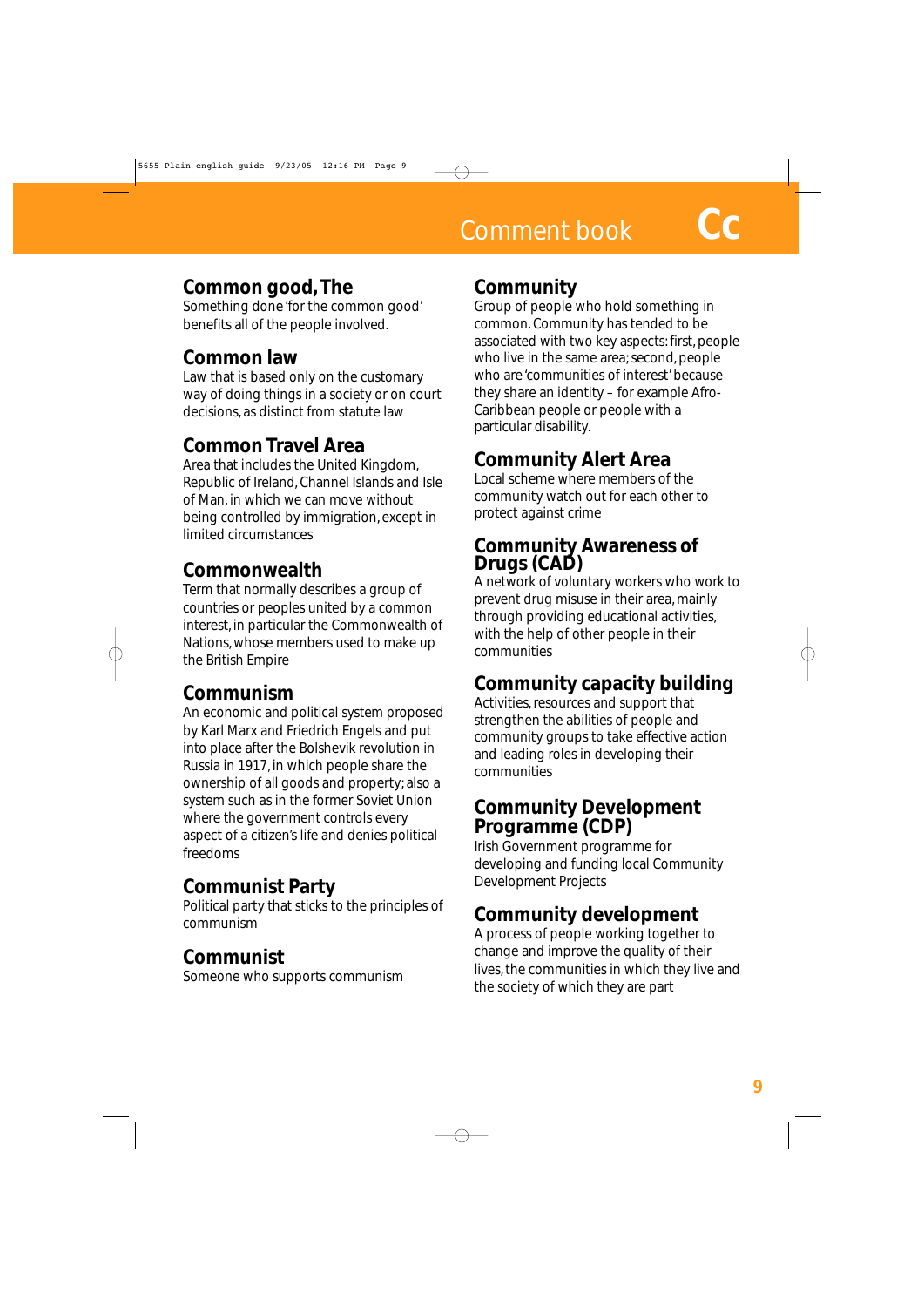#### **Community engagement**

A process of working with groups of people with a common bond to deal with issues affecting the well-being of those people; also helping people to understand and exercise their powers and responsibilities as citizens, which gives them the power to organise groups to work for their common good

See also Civil renewal.

## **Community enterprise**

A social enterprise or initiative run by a community that may trade, or have ambitions to trade, and often takes place where social, cultural and economic resources are limited

## **Community policing**

Local people directly involved in policing the community with the support of specialist gardaí

## **Community sector**

- 1. People and groups who use 'community development' principles to achieve social change, justice and equality
- 2. A broad range of groups and organisations, not all of which apply community development principles, including small informal community groups, large multi-purpose community organisations, groups that cover the entire range of policy and services and other groups from nurseries and community centres to tenants' associations and sports groups.

See also Community development.

## **Conflict**

Clash, fight, or disagreement between two or more sides, which may be short term or more rooted and long term

## **Conflict resolution**

Range of responses to conflict that aims to help people to understand and resolve it See also Conflict.

## **Congress (USA)**

National law-making body or parliament of the United States of America, consisting of the Senate and the House of Representatives

#### **Consensus**

Agreement that is generally acceptable

#### **Conservation**

Act of protecting and enhancing natural and cultural heritage; using resources wisely and not wastefully

#### **Conservative**

Generally a person or political party who wishes to keep things the way they are and maintain traditional values, in politics conservative people or parties are also called 'right','right wing' or 'right of centre'

## **Constituency**

- 1. A set political geographic area, which has a specified number of political representatives
- 2. The voters or area that a TD represents

## **Constituency boundary**

Line on a map around an area that marks out a political constituency

#### **Constitution**

Set of principles used by an organisation, including a country or a state, to govern, or the document setting out those principles; in Ireland the title of the Constitution is Bunreacht na hÉireann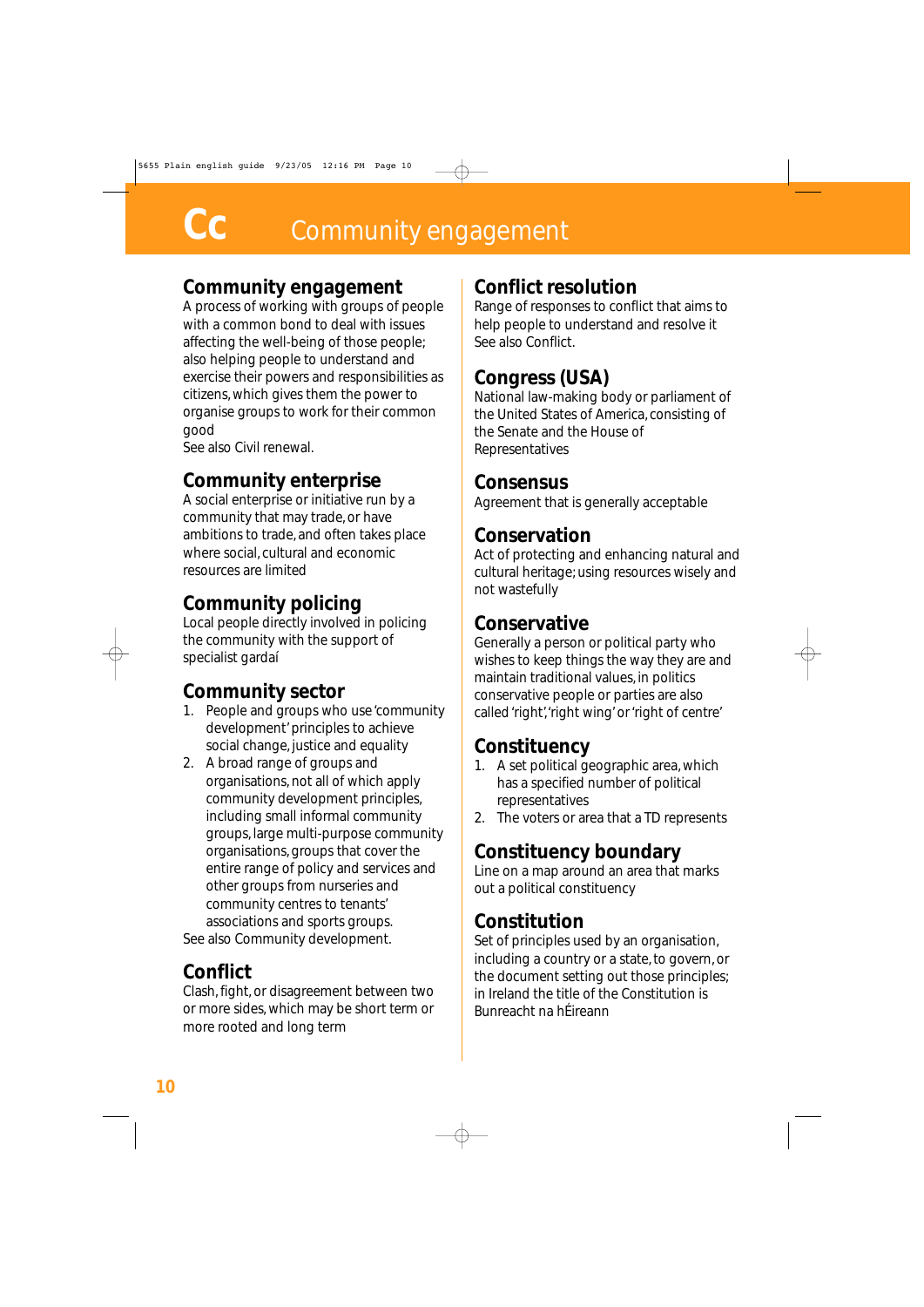## **Consultant**

An external advisor hired to provide advice, planning, training or expert knowledge and experience

## **Consumer**

Person who buys goods and services

## **Convention**

- 1. Formal meeting of members, representatives or delegates like a political party, fraternal society, profession or industry, the group that attends this assembly
- 2. Agreement between states or sides, especially an international statement of principle dealing with a specific subject, for example the European Convention on Human Rights

#### **Convention on the Rights of the Child**

United Nations agreement that recognises the human rights of children

## **Co-operative learning**

Learning from and with others

#### **Corporate social responsibility**

Duty of businesses to take responsibility for the effect they have on the economy, society and the environment

# **Council of State**

Most senior advisory body to the President, consisting of current and past Taoisigh (Irish Prime Ministers), Presidents, Chief Justices, the Ceann Comhairle, the Cathaoirleach of the Seanad and the Attorney General

## **Councillor, local**

Person elected to a county, city or urban district council

# **County or city manager**

Person appointed to manage a local authority

## **Court**

An institution presided over by a judge that:

- manages justice,
- decides if someone accused of a crime is innocent or guilty, and
- makes sure that people's legal rights are protected.

# **Court of Criminal Appeal**

Court that hears some appeals relating to criminal convictions or sentences that were previously set in the Circuit Court, Central Criminal Court or the Special Criminal Court

# **Critical analysis**

Investigating, interpreting, presenting and reflecting on issues; going beyond simple explanations and exploring issues in a more complex way

# **Cultural rights**

Rights of a community to have its cultural identity respected, broadly concerned with 'identity', including language, membership of groups, communities and issues of heritage

## **Cultural capital**

Resources not based on finance but on skills, knowledge, custom and education. A group with high cultural capital has good opportunities to take part in the life and culture of their society.

## **Culture**

Different ways of living that a group of people build up and pass on from one generation to the next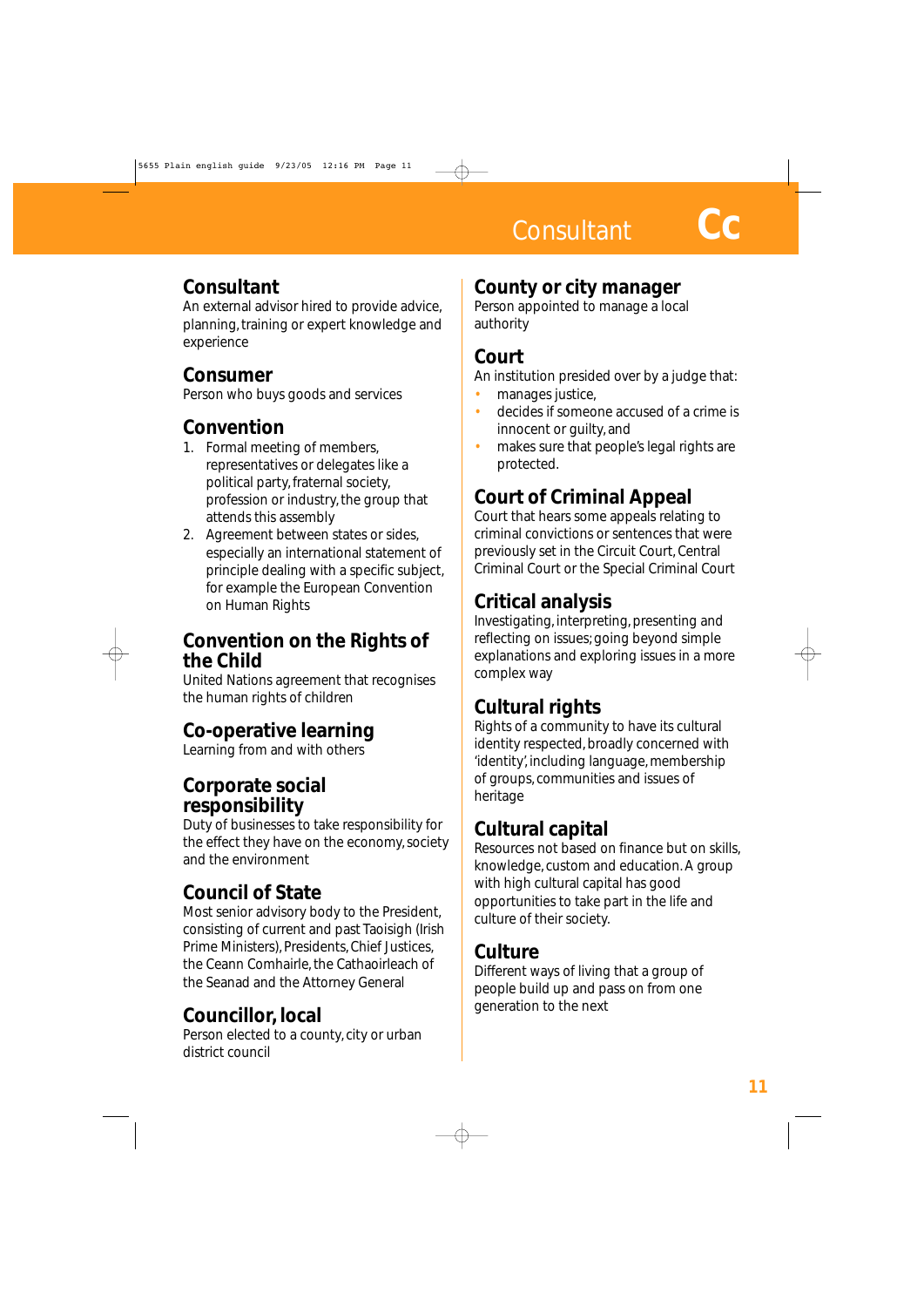#### **Customs**

- 1. Financial term that describes taxes on goods coming into a country
- 2. Common ways of behaving that are linked to culture, such as how people greet each other: some cultures shake hands and some kiss each other on both cheeks

# **Dd**

#### **Dáil Éireann (House of Representatives)**

Lower house of the Irish National Parliament (Oireachtas), made up of elected representatives also known as TDs. There are 166 members of the Dáil and they represent 42 constituencies. The Dáil has a maximum life of five years.

See also Oireachtas.

#### **Data Protection Commissioner**

Independent person appointed by the Government, who is responsible for making sure that people can hold on to their right to privacy when information about them is held on computers or in manual or paper files. Anyone who feels their rights are being infringed can complain to the Commissioner.

## **Declaration**

Official public announcement made and signed by representatives of more than one state

#### **Declaration of the Rights of Man and Citizen**

Statement made by the National Assembly in France in 1789 and one of the founding statements of what we accept as basic human rights for people today

#### **Declaration, United Nations Universal Declaration of Human Rights (UNDHR)**

Adopted by the General Assembly of the United Nations on 10 December 1948 as a common standard of achievement for all people and all nations who signed up to it

## **Delegate**

A representative at a political or other conference who has been given the power to make decisions at that conference on behalf of others

#### **Democracy**

- 1. Government by the people, either directly or through elected representatives
- 2. Form of society that favours equal rights, freedom of speech and a fair trial and tolerates the views of minorities

## **Democracy, direct**

Any system where the people make the decisions directly instead of the elected representatives

## **Democratic rights**

Rights to political or social equality for all

#### **Democratic Unionist Party (DUP)**

Unionist party in Northern Ireland founded by the Rev. Ian Paisley

#### **Demonstration**

Public exhibition of protest against or of sympathy with a particular cause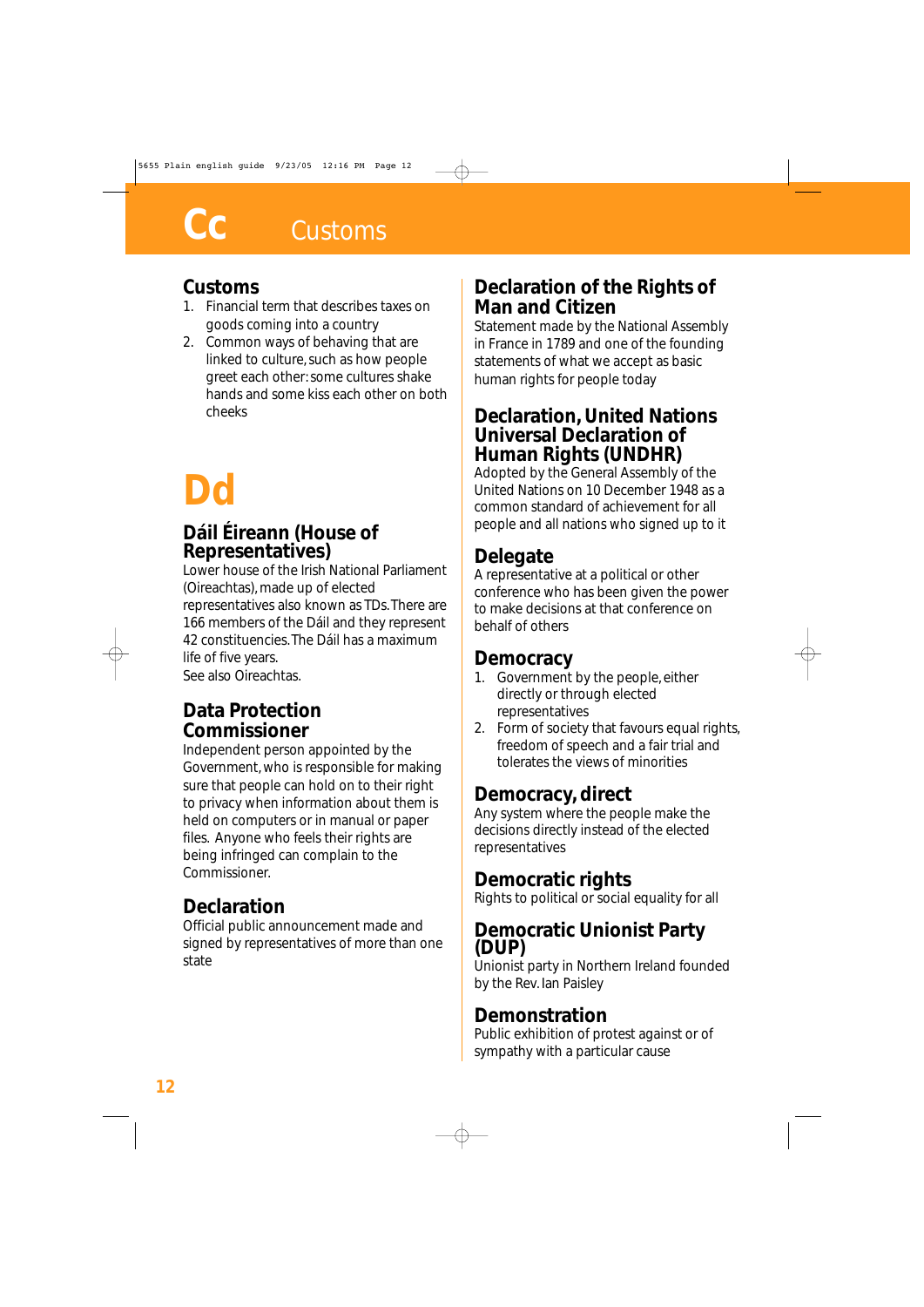**Deportation order Do** 

#### **Deportation order**

Order for the forced departure of an illegal foreign national from this country, which prevents them from returning

## **Deputy, Teachta Dála (TD)**

Someone elected to Dáil Éireann to represent their constituency See also Constituency.

## **Deregulation**

Remove laws that restrict a commercial activity

## **Despot**

A ruler who exercises absolute power, especially in a cruel or oppressive way

## **Developing country**

A country where most people have a lower standard of living and access to fewer goods and services than do most people in highincome countries

## **Development**

Social, economic, cultural and political improvements that meet the needs in people's lives, including personal, local, national and international needs

## **Development education**

Education that aims to increase awareness and understanding of the rapidly-changing unequal world in which we live and is about helping people to understand the social, cultural, political and economic structures so that they can take part in local and global citizenship activities to transform how they affect them at personal, community, national and international level See also Citizenship education and Citizenship.

#### **Dictator**

Person who has total power over a country or state

#### **Dictatorship**

Country in which one person or group has total power to govern

#### **Diplomat**

Someone appointed to represent Ireland in other countries and to manage our relations with those countries; Ireland has diplomatic relationships with 157 governments

#### **Directive, EU**

Legally binding instruction from the European Commission

## **Director of Consumer Affairs**

Person who is employed to enforce a wide range of consumer protection laws within the Office of the Director of Consumer Affairs (ODCA), which is established by law with responsibility for providing advice and information to consumers. You may complain to the Director about false or misleading claims about goods, services and prices and they may prosecute the traders concerned or apply for a court order to get misleading advertisements withdrawn or changed.

## **Dirty politics**

Unethical and illegal methods to gain political advantage

#### **Disadvantaged area**

Geographic area where a high proportion of people are affected by poverty, unemployment and social exclusion

#### **Discrimination**

Unfair treatment or laws against particular individuals or groups in society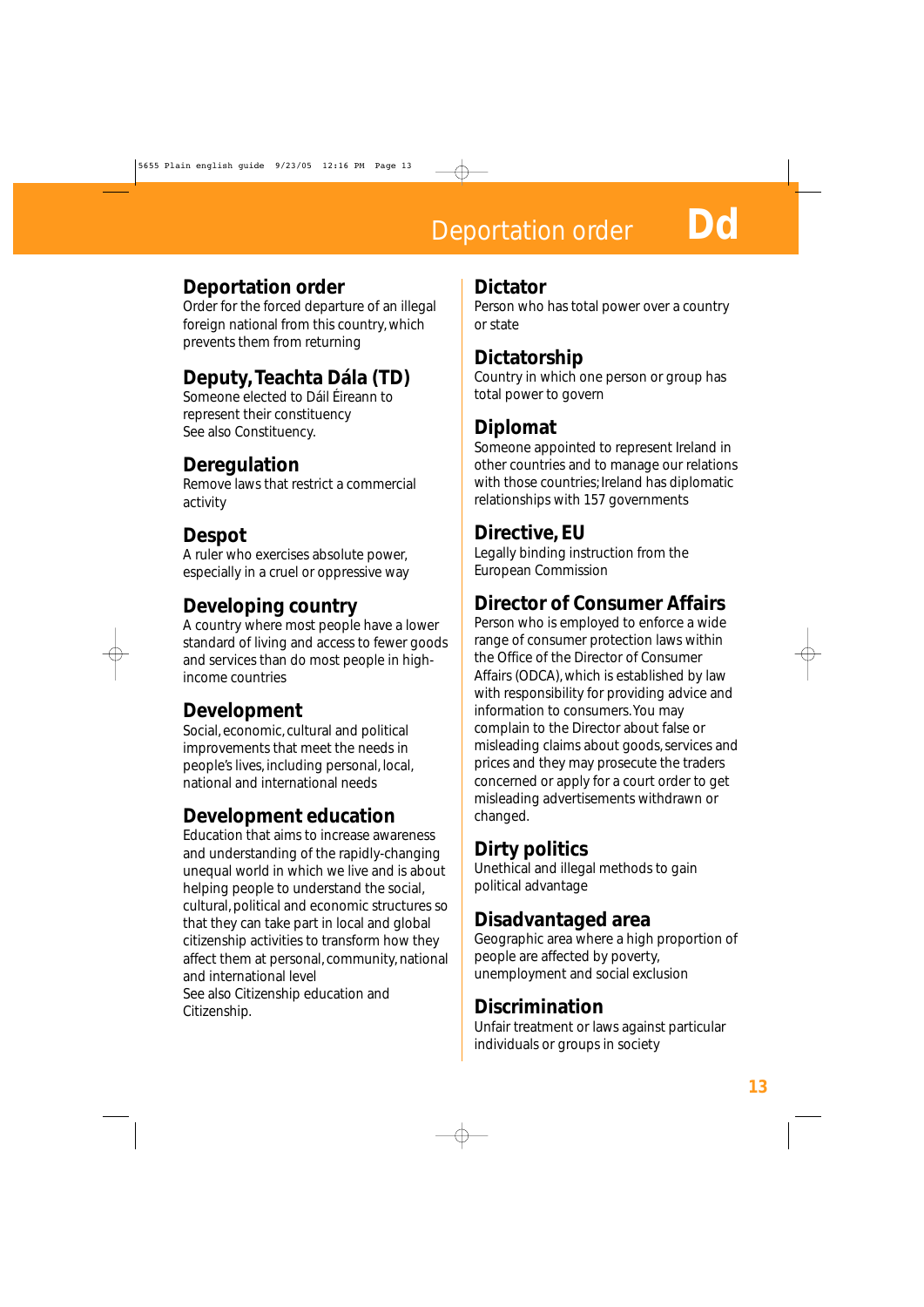#### **District Court**

Regional court that deals with some civil actions, family law cases and with criminal matters such as drunk driving, speeding, assault and criminal damage; also holds the initial hearings of serious offences to be tried in the higher criminal courts

Consumers can use a procedure in the District Court called the Small Claims Procedure to recover up to €1,270.

## **Diversity**

Differences among people in relation to their culture, identity, language and abilities

#### **Due process of law**

The correct way for courts to handle a case when someone is charged with a crime

# **Ee**

## **Economic rights**

Rights to:

- work,
- an adequate standard of living,
- housing, and
- a pension if you are old or unable to work.

## **Economic policy**

Approach to how money, business and taxes are managed

#### **Economy**

Activities involved in producing and consuming goods and services within a country or region

#### **Ecosystem**

Community of plants and animals that interact with water, air and other elements; the quality is measured by how well the plants and animals can interact with each other and the elements and how many varieties can survive

## **Educate Together**

Organisation that supports setting up primary schools in Ireland that are not linked to any one religion and guarantee equal respect to children and parents of all religions and to those who have none

#### **Education for Democratic Citizenship (EDC)**

Education designed to help young people and adults take part in democracy and inform people about their rights and responsibilities in society and how they can use them; including the following types of education:

- human,
- civic,
- peace,
- global, and
- intercultural.

See also Citizenship education.

#### **Election**

Choosing a person or a government by voting

#### **Elector**

Person who votes or has the right to vote

#### **Electoral Register/ Register of Electors**

List of those who have the right to vote in national, local or European elections in Ireland, put together by city and county councils

#### **Electorate**

All those who have a right to vote in an election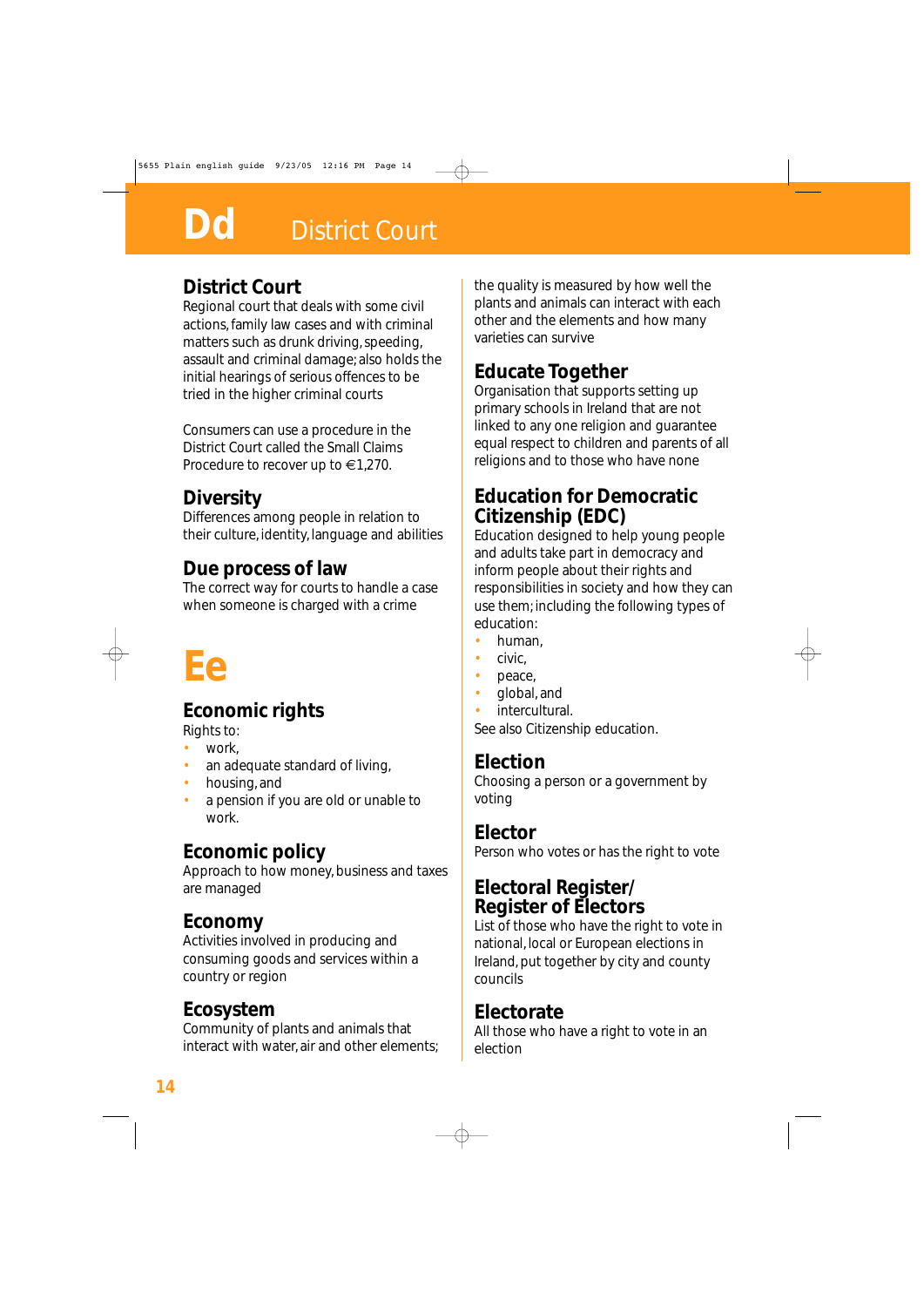# Electronic voting **Ee**

#### **Electronic voting**

Using electronic equipment and computers to vote and count votes

# **Emblem**

Object or picture that represents an event, a group or a cause, often in the form of a badge or shield

#### **Employee volunteering/ Employer-supported volunteering**

Volunteering through a scheme supported by an employer, in which employers usually provide additional time off for staff to volunteer and sometimes match the funds raised by their staff, euro for euro

#### **Empowerment**

Making it possible for people to understand and exercise their powers and responsibilities as citizens

## **Ensign**

Flag or a banner of a nation

## **Entitlement**

Benefit you are entitled to; can apply to benefit provided by a particular government programme that you qualify for

## **Environment**

Physical, geographic, biological, social, cultural and political conditions that surround an individual or organism and control what the organism is like and how it will survive

# **Equal pay**

Same pay for work of equal value; traditionally this has referred to women and men getting the same pay for the same type of work

#### **Equality**

Fairness - recognising that everyone, no matter what their age, sex, gender, religion or ethnicity, is entitled to the same rights

#### **Ethical**

Relating to what is right or wrong based on moral values and standards

#### **Ethnic**

Reference to a group of people that share a nationality, history, culture or language

#### **Ethnicity**

Feeling of belonging to a particular racial or cultural group

#### **Ethos**

Ideas and beliefs of a particular person or group

#### **European Commission**

Civil service that supports the European Union

#### **European Commissioner**

Most senior civil servant over a specific department within the European Commission

#### **European Convention on Human Rights**

International agreement set up by the Council of Europe in 1950 to protect human rights and incorporated into Irish national law in 2003

## **European Parliament**

Organisation that represents the citizens of each Member State of the EU through Members of the European Parliament (MEPs), which are elected by each Member **State**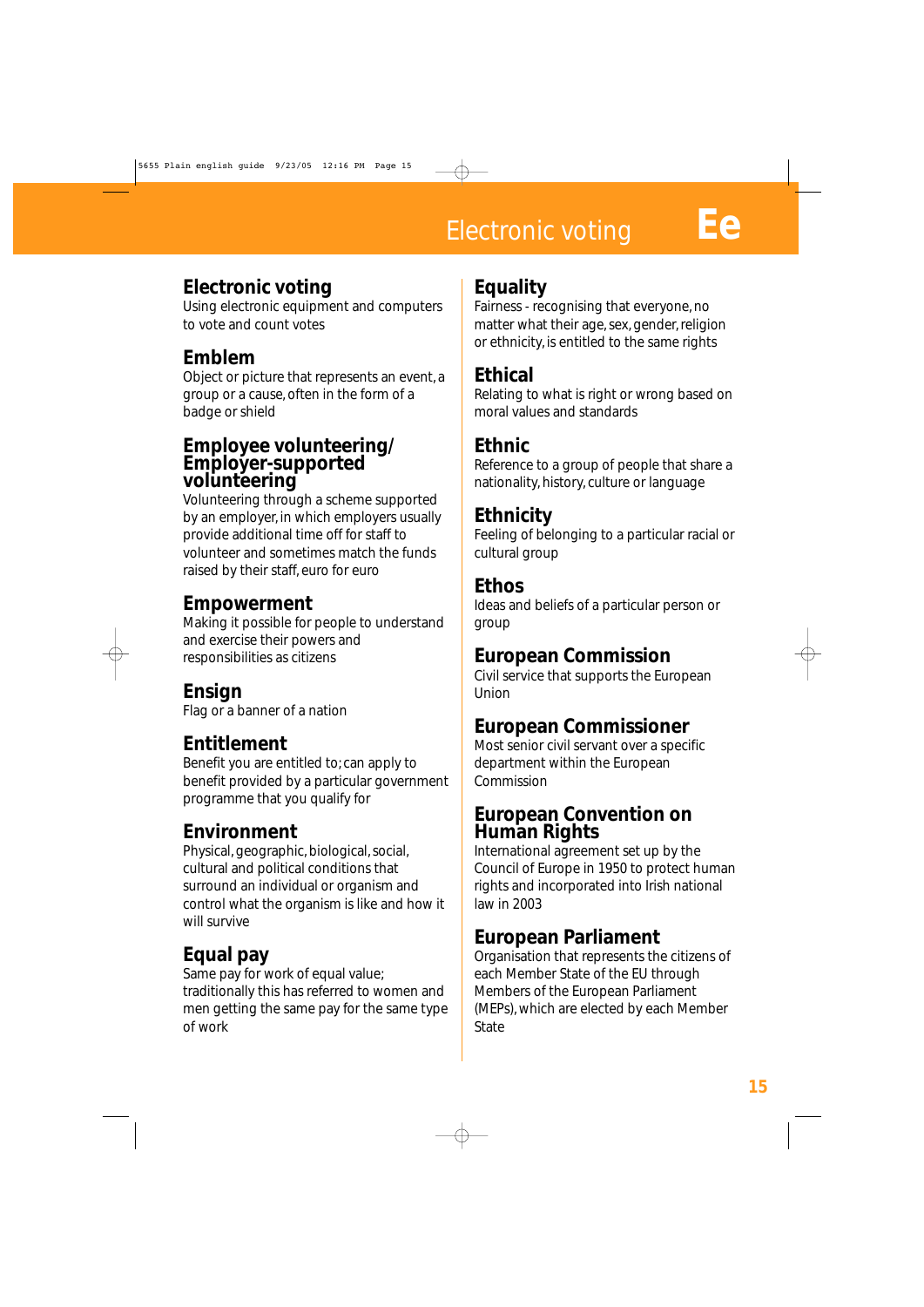# **Ee** European Union (EU)

## **European Union (EU)**

Political and economic union of the following 25 countries in Europe: Belgium, Germany, France, Italy, Luxembourg, the Netherlands, Denmark, Greece, Spain, Ireland, Austria, Portugal, Finland, Sweden, the United Kingdom, the Czech Republic, Hungary, Poland, Cyprus, Malta, Estonia, Latvia, Lithuania, Slovakia and Slovenia

#### **Evaluate**

Consider or study something carefully and decide what its strengths and weaknesses are

#### **Evaluation**

Act of considering what has been done and looking at what improvements could be made

## **Exit poll**

Survey of a small percentage of people leaving the place where they have just voted, which asks them how they voted

# **Ff**

#### **Facilitator**

Person who helps a group or team to develop and work together effectively to reach their goal

## **Fair trade**

Trade between buyers in the West and local suppliers in developing countries that provides them with the best price for their produce, increases the local people's profits and cuts out the 'middleman'

## **Fair trial**

Trial conducted legally and free from bias

#### **Fair**

Unbiased or equal

#### **Fatwa**

Rule issued by Muslim holy men that believers are expected to obey

#### **Federal system**

A system of states that act as one unit but keep their internal affairs independent, as in the United States

#### **Fianna Fáil**

National political party founded in 1926 with a democratic Republican ethos

#### **Fine Gael**

National political party founded in 1933

## **Flag**

Piece of cloth, often of various colours or decorated with emblems, that represents a country or a social group

## **Foreign national**

Someone who does not have legal status in Ireland

#### **Framework**

Basic structure that supports something such as a building or a written system and gives it its shape

#### **Franchise**

Citizen's right to vote at elections

#### **Free market**

Economic system where prices are set by unrestricted or 'free' competition between privately owned businesses

#### **Free trade**

Trade between different countries that is free from government restrictions or taxes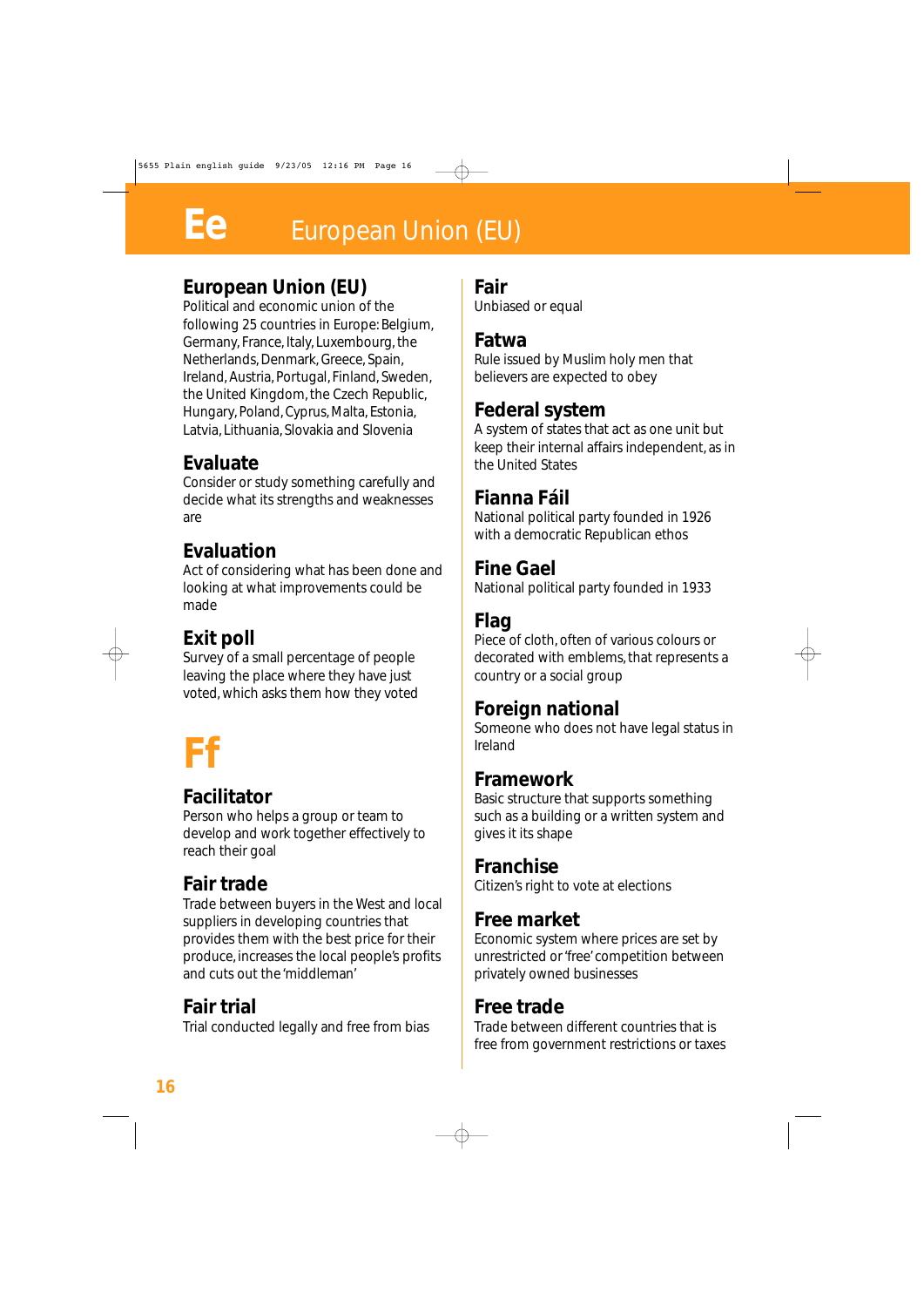#### **Freedom of information (FOI)**

- 1. When all information produced by and about a government is accessible
- 2. Legal framework and administrative system that allows for the recording and viewing of information related to government, except information that is subject to state secrecy, usually for security reasons

#### **Freedom of speech**

Right to speak freely on social and political matters without fear of persecution or suppression

# **Freedom**

Right to act, speak or think freely

## **Front bench**

Members of the Dáil (the Irish Parliament) who are ministers or shadow ministers. A shadow minister is a member of a party not in government, who covers the same area as a particular minister in a government and is a minister in name only



#### **Garda Síochána**

Irish police force

## **Gender**

- 1. The sex of living things, including people
- 2. The identity assigned to people because of their sex

#### **Genetically modified (GM) food**

Food that has its genetic code changed to make it resistant to diseases and weather conditions. It is not known how this might affect human, animal and plant health.

#### **Gerrymander**

Divide a voting area so as to give one political party a majority in as many districts as possible or weaken the voting strength of an ethnic or racial group, an urban population and so on

## **Global economy**

All the activities involved in producing, exchanging and consuming goods and services on a global scale

#### **Globalisation**

Process of developing the world economy, but often harming the local economy, society and environment

#### **Government**

- 1. Group of senior ministers responsible for running a country or state
- 2. System used to manage the affairs of a state or nation
- 3. Ruling party in a state or nation, which has been elected or appointed to run it

# **Government Chief Whip**

Person responsible for organising and coordinating Irish Government business in Dáil Eireann, who must make sure that the Government has a voting majority in the Dáil; also the Minister of State at the Department of An Taoiseach

## **Government department**

Group of civil servants, headed by a minister, who are responsible for a specific area of work within the Irish Government. There are 15 Government departments in Ireland.

#### **Government revenue**

Income that a government gets from:

- tax,
- excise duties.
- customs, and
- other sources.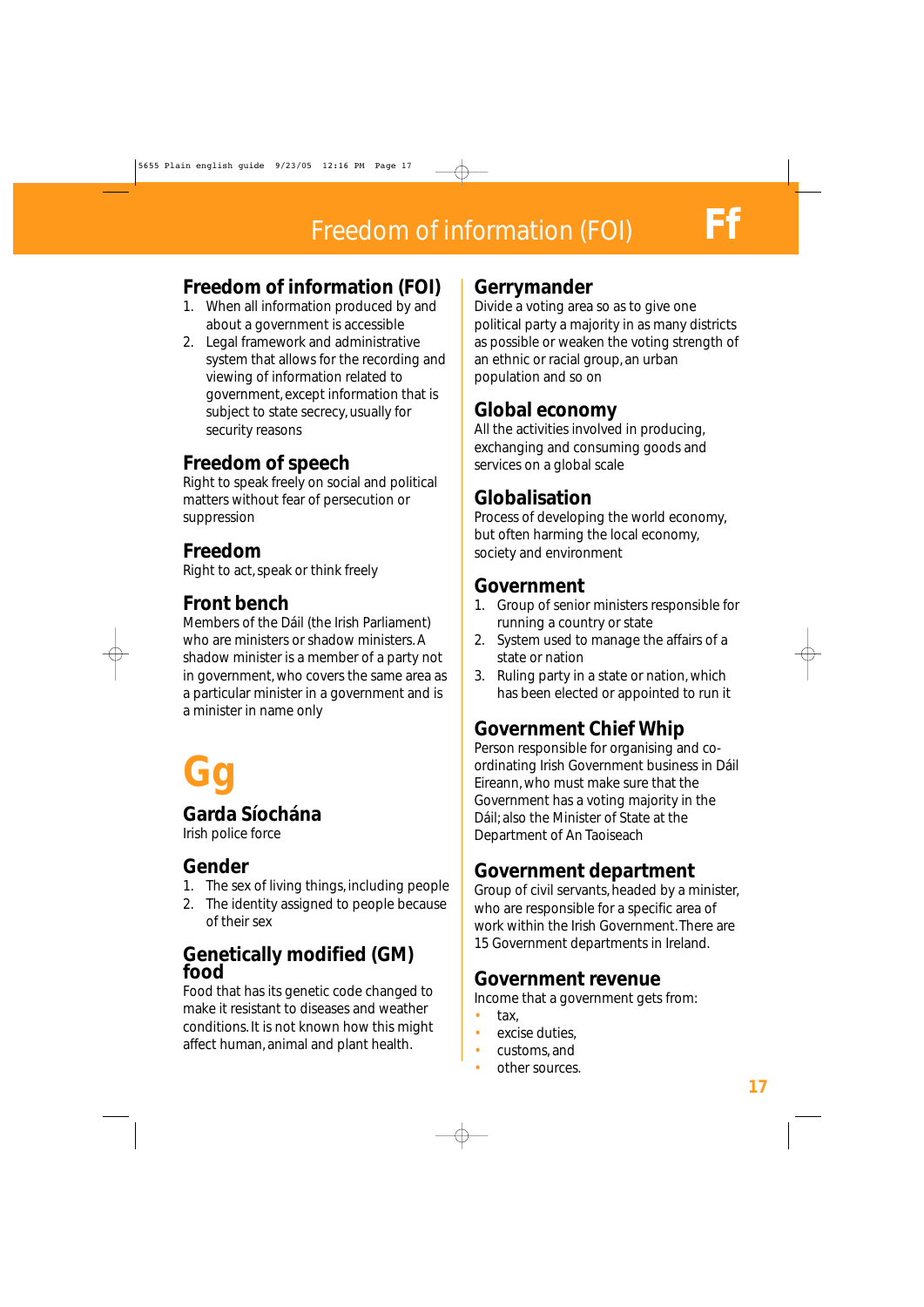#### **Grass-root movements**

Groups, usually formed by people without political ambitions, who are so concerned about a particular issue that they feel compelled to organise with like-minded people

#### **Grass roots**

Basic level of society or of a group – especially as viewed from higher or more centralised positions of power – or basic source of support for a movement or group

#### **Green card**

Document giving permission to the owner of it to live and work legally in a country, usually associated with the USA

#### **Green Paper**

Discussion document about a proposed new law that sets out ideas and invites comment and views from individuals and relevant groups

#### **Green Party**

Political party in Ireland that was formed in 1981 and is part of a worldwide movement that believes in open government, renewable energy and military neutrality

# **Hh**

#### **Head of state**

Formal leader of a country or a group of people organised under one government; in Ireland this is the President

## **Heritage**

Culture, traditions and national assets passed from one generation to another

#### **High Court**

Court based in Dublin that has the power to hear all criminal and civil matters (including family law cases), that cannot be dealt with by the lower courts and also hears appeals from the Circuit Court in civil cases

#### **Holistic**

Relating to the whole of something or someone, not just the separate parts

#### **Homeless**

A situation when a person has no permanent place to live

## **Human rights**

Rights that people have as human beings, whether recognised by their government or not. The first rights in the United Nations Declaration of Human Rights are the right to life, liberty and security of the person.

## **Human Rights Commission**

Body set up by the Irish Government to promote respect for and observance of the human rights of all people in Ireland and their access to equal opportunity

## **Human rights education**

Education on human rights and the values of human rights legislation

## **Humanitarian Protection (HP)**

Protection given to those who fail to qualify for asylum but who can show they need protection

# **Ii**

#### **Identity**

Characteristics of a person or social group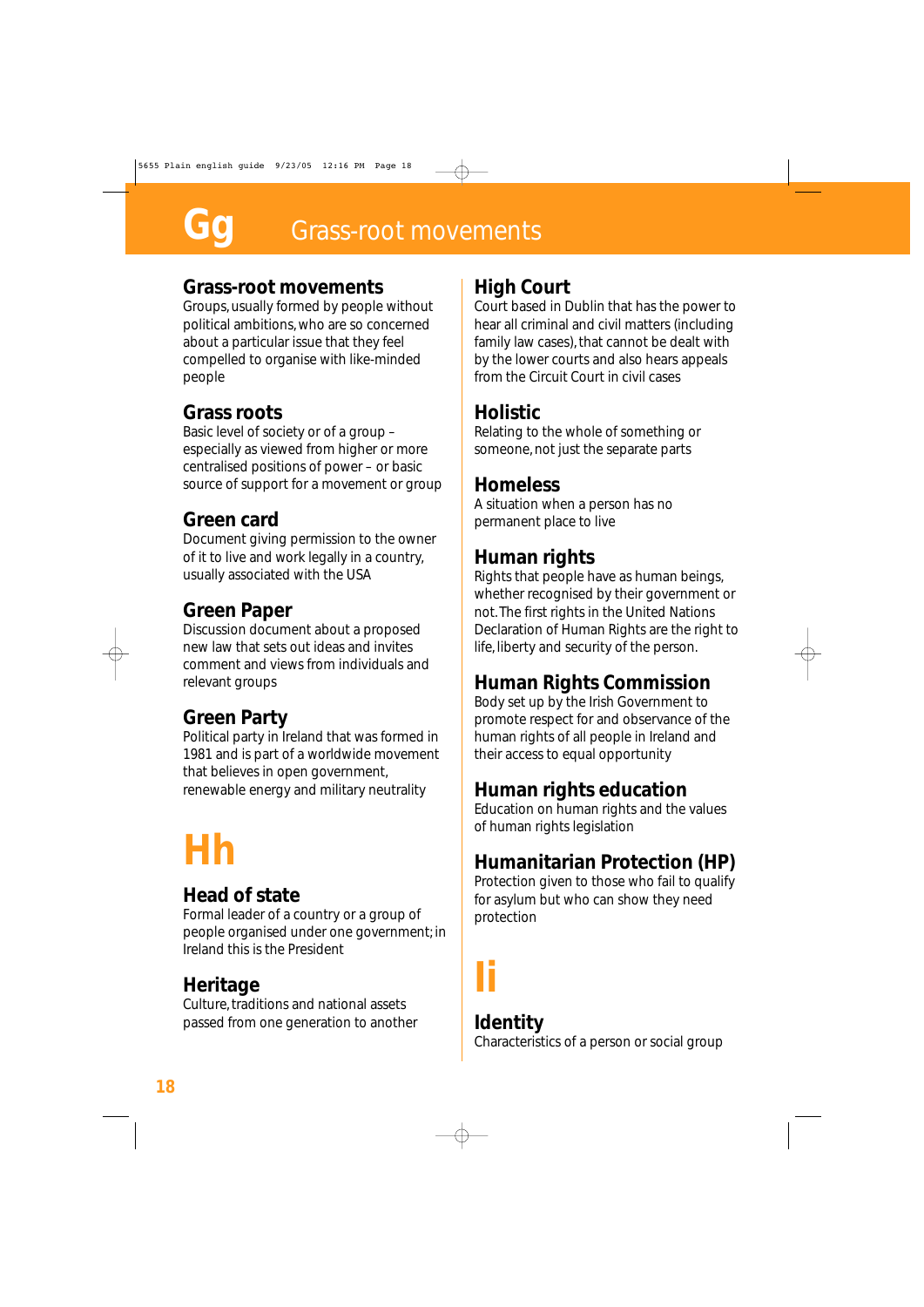# **Ideology**

#### **Ideology**

Set of linked ideas associated with a political or cultural plan

#### **Immigration**

Arriving into a country other than your own when you intend to live there permanently

#### **Implement**

Do things to make something happen

#### **Inaugural**

First

#### **Incumbent**

Person who holds a post or office

#### **Independence**

Freedom from the influence of others, or freedom of one country from the rule of another

#### **Independent Councillor**

TD or Senator who does not belong to a political party

#### **Independent arbitration**

System used to sort out a disagreement by using an independent system and independent officials

#### **Indigenous people**

Original inhabitants of a country; also called first peoples

#### **Influence**

Power to change the behaviour of someone or something

#### **Institutional racism**

Failure by everyone in an organisation to provide an appropriate and professional service to people because of their colour, culture or ethnic origin

#### **Interculturalism**

Valuing exchanges between cultural groups within society and seeing these exchanges as mutually enriching

#### **Intercultural education**

Education that helps to develop an understanding of different cultures and helps a learner to look at the world from other points of view; also promotes equality and human rights, challenges unfair discrimination, and provides the values on which equality is built

#### **Interest group**

People organised to take action about a cause or interest

#### **IT**

Information technology

# **Jj**

#### **Judiciary**

- 1. Branch of government concerned with upholding justice
- 2. System of courts and judges

#### **Junior Minister**

In Ireland, officially called Minister of State at the Department of…(Justice, Finance,…); the senior minister is called Minister for…(Justice, Finance,…)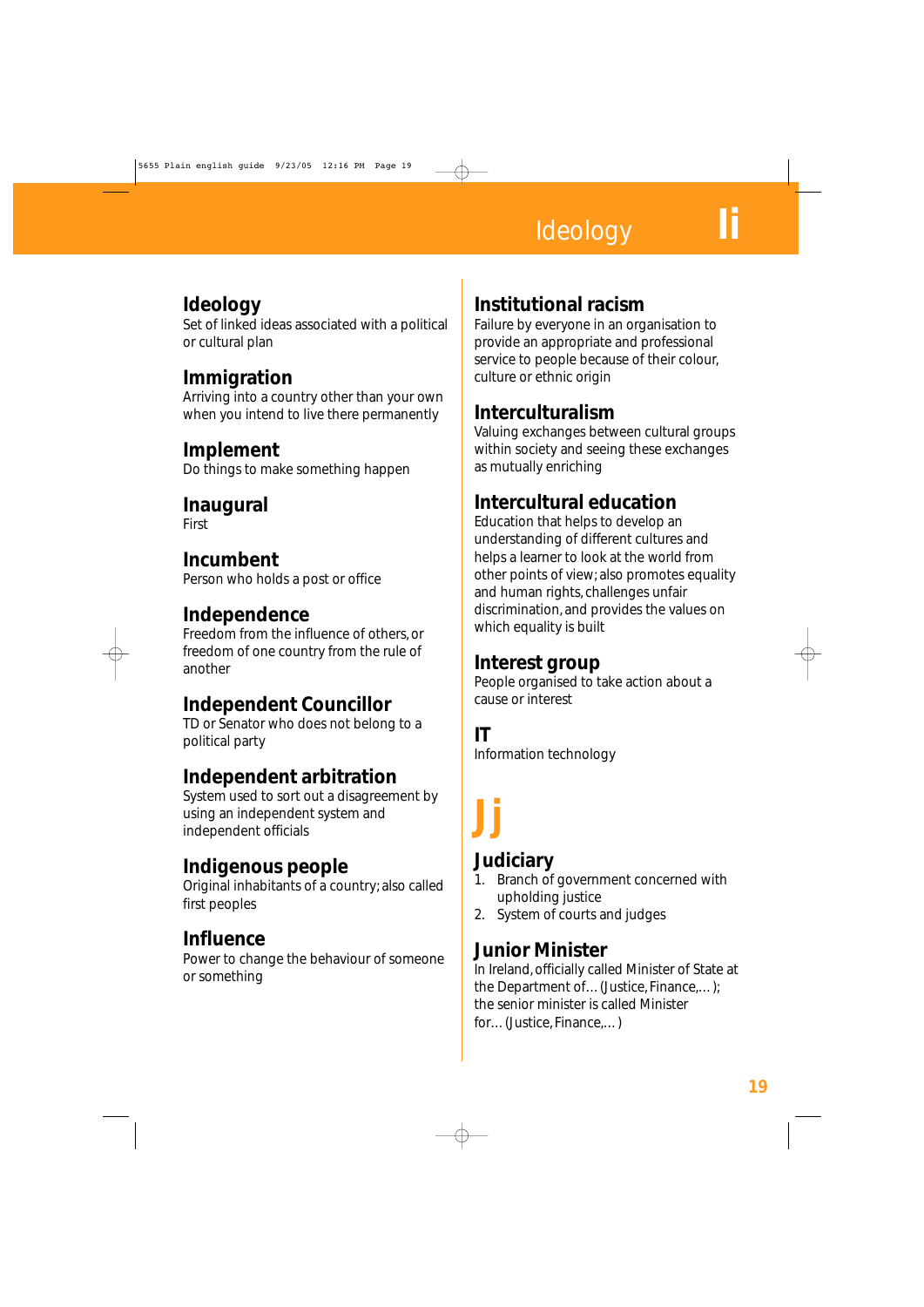#### **Jury**

Group of citizens selected from the community to sit in court to hear the evidence for and against a person accused of a crime and who tell the court whether they think the person is innocent or guilty

## **Justice**

Principle of what is fair or right

# **Kk**

#### **Knowledge**

Facts or ideas you have learned through study or experience

# **Ll**

## **Labour Court**

Independent body that seeks to resolve disputes between employees and employers

#### **Labour movement**

Broad organisation of workers that includes the trade unions and the Labour Party

## **Labour Party**

Political party formed nationally in 1912 in Ireland

## **Laissez-faire**

- 1. Ideology that is against a government interfering in economic affairs – other than the minimum necessary to maintain peace and property rights
- 2. Not interfering with individual freedom of choice and action

#### **Lame duck**

Elected official who is still in office after their successor has been elected

#### **Law**

Set of rules, especially those made by a parliament or a ruler, that the community recognises as binding

#### **Lawyer**

Someone who represents people in court or who gives advice on legal matters

#### **Learner centred**

Approach to education that puts the learner at the centre of the process and starts from the learner's own experience and needs

## **Leas-Cathaoirleach**

Local authority or Seanad Éireann Vice-Chairman who chairs meetings when the Cathaoirleach is not present See also Cathaoirleach.

## **Leas-Ceann Comhairle**

Dáil Vice-Chairman who chairs meetings when the Ceann Comhairle is not present

## **Leave to remain**

Permission granted by the Minister for Justice that allows someone to stay in the State; sometimes given for humanitarian reasons to someone who does not fully match the definition of a refugee under the 1951 Convention

## **Leaving Certificate**

Final exam taken in Irish second level schools before pupils leave school

## **Left**

People involved in politics who have traditionally been interested in political and economic equality, usually represented by socialist and progressive parties and parties of the workers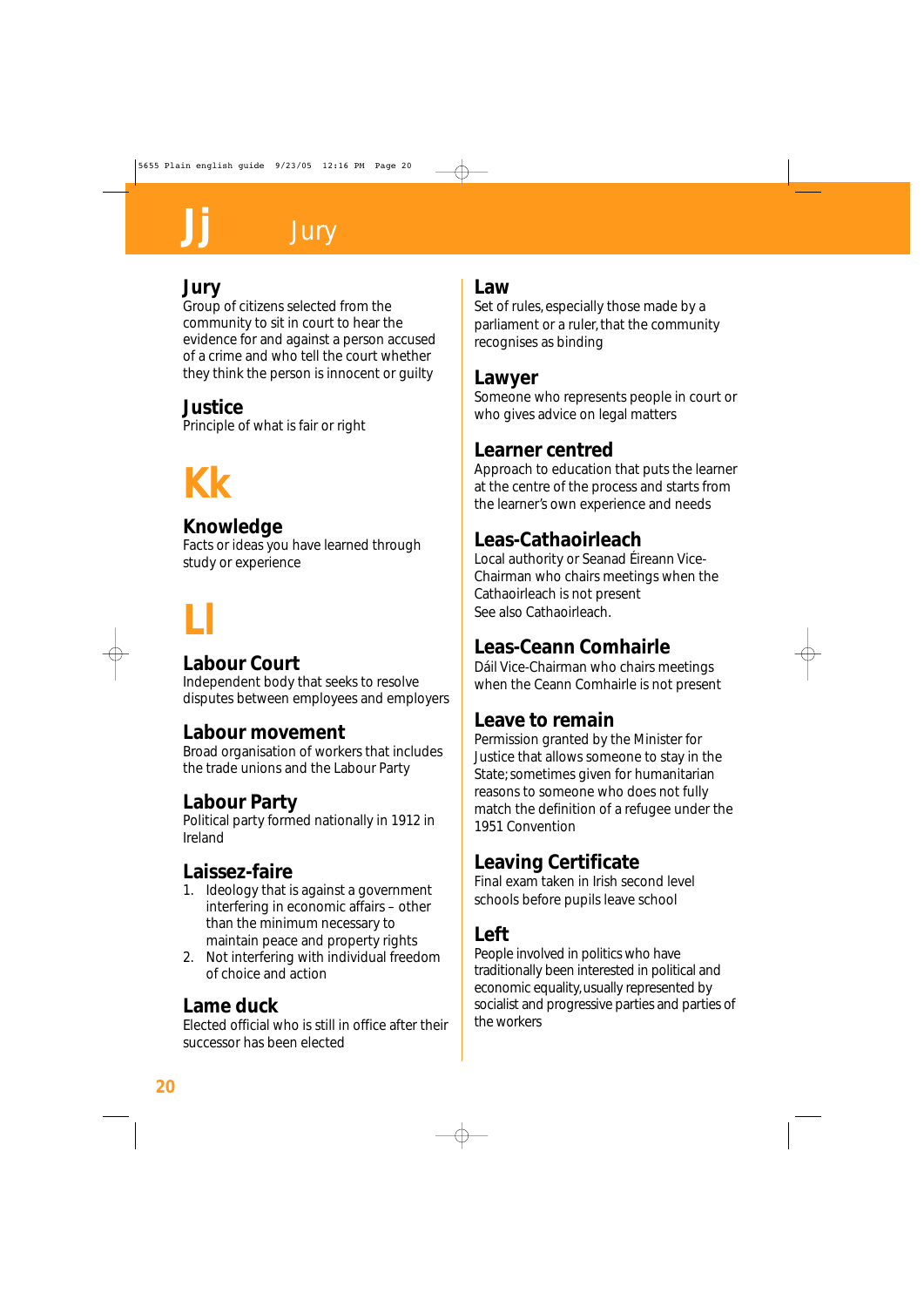# Left wing

#### **Left wing**

More liberal or radical section of a political party, organisation and so on

## **Leftist**

Generally someone whose political beliefs are liberal, socialist or radical

#### **Legal rights**

Rights of all individuals in a society as outlined in the laws of the State

#### **Legislation**

- 1. Law or a set of laws
- 2. Act of making laws

#### **Legislative process**

Series of actions that result in a law being made

#### **Legislature**

Law-making group in a country or state, usually made up of elected representatives. In Ireland it is the Oireachtas.

## **Liberal**

- 1. Favouring reform or progress in religion, education, economics or society; specifically, favouring political reforms tending towards democracy and personal freedom for the individual
- 2. Marked by generosity

#### **Libertarian**

Person who supports individual rights and minimal government involvement in people's lives, believing in the rights to liberty of speech and action and to own property

## **Liberty**

Freedom from control; the right to act how you choose

#### **Licence**

Official document issued by a government that allows the holder to take part in a stated activity, for example a driver's licence

#### **Lifelong Learning**

All learning activity throughout life that aims to improve someone's knowledge and skills

#### **Literacy**

Ability to listen and speak, read, write, work with numbers and use everyday technology to communicate and handle information

## **Living standards**

People's income and living conditions

#### **Lobby group**

Group that tries to get support for a particular cause; name refers to members of a lobby group who used to wait in the entrance hall (lobby) or corridors of parliament to see ministers and Members of Parliament

## **Lobbying**

Trying to influence attitudes or decisions of politicians or governments

#### **Local authority**

Local branch of the Irish Government responsible for providing a wide range of public services and consisting of elected members and full-time executive and administration staff

#### **Local court**

Court held to judge minor crimes committed in a certain area, and settle local disputes

#### **Local government**

Local branch of the Irish Government that is usually elected by the residents of the area they manage **21**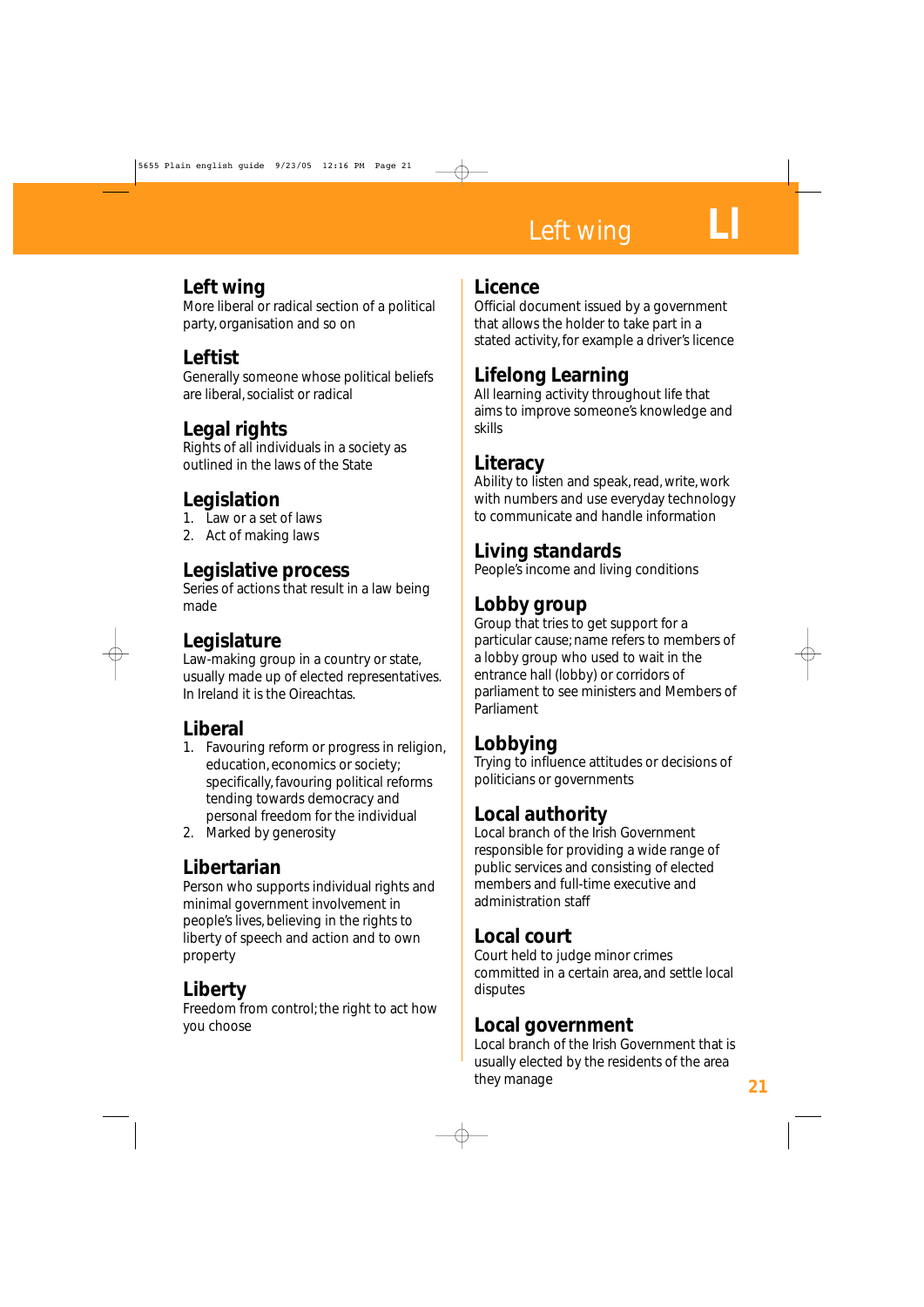# **Mm** Manifesto

# **Mm**

#### **Manifesto**

Political party's written statement of its principles, policies and goals

## **Marginalisation**

Process of being kept out of the benefits of society including financial, educational and good housing

## **Market economy**

- 1. An economic system where the decisions are made by those who take part in the market, with each person or group who takes part aiming to get the highest return they can while competing with the rest of the people in the market
- 2. The buying and selling of goods and services – an economy based on demand and supply of goods and services and on competition to sell them

#### **Mayor**

Elected or appointed head of a city or town

# **Media**

- 1. Means of communication, including radio, television, newspapers and magazines
- 2. Journalists who work for radio, television, newspapers and magazines

# **Member of Parliament (MP)**

Member of the British House of Commons, usually used to describe members of a lower house, who have 'MP'shown after their names

#### **Member of the European Parliament (MEP)**

An elected official who represents a region of their own country in the European Parliament

#### **Mentor**

Experienced person who gives help and advice to a less experienced person

## **Middle class**

People who have a mid-level income. They may behave differently to the working and upper class.

#### **Migrant**

Someone who leaves their country of origin to settle in another

#### **Military rule**

When a military officer or officers form the government

#### **Mind-mapping**

Technique that links images of ideas and thoughts in the form of a picture

#### **Minister**

Member of the Irish Government responsible for running and managing a department and who may suggest and propose new or amended legislation

#### **Minutes**

Written record of a meeting

## **Monarch**

Sole ruler of a country, who usually inherits the position, such as a king or queen

## **Monarchy**

State or country where a monarch (a king or queen) holds the power or is the head of state. It is called an absolute monarchy when neither laws nor a constitution limit the monarch's authority. It is called a limited or constitutional monarchy when the monarch's power is limited by a constitution. In this case, the country is generally run by a government on behalf of the monarch.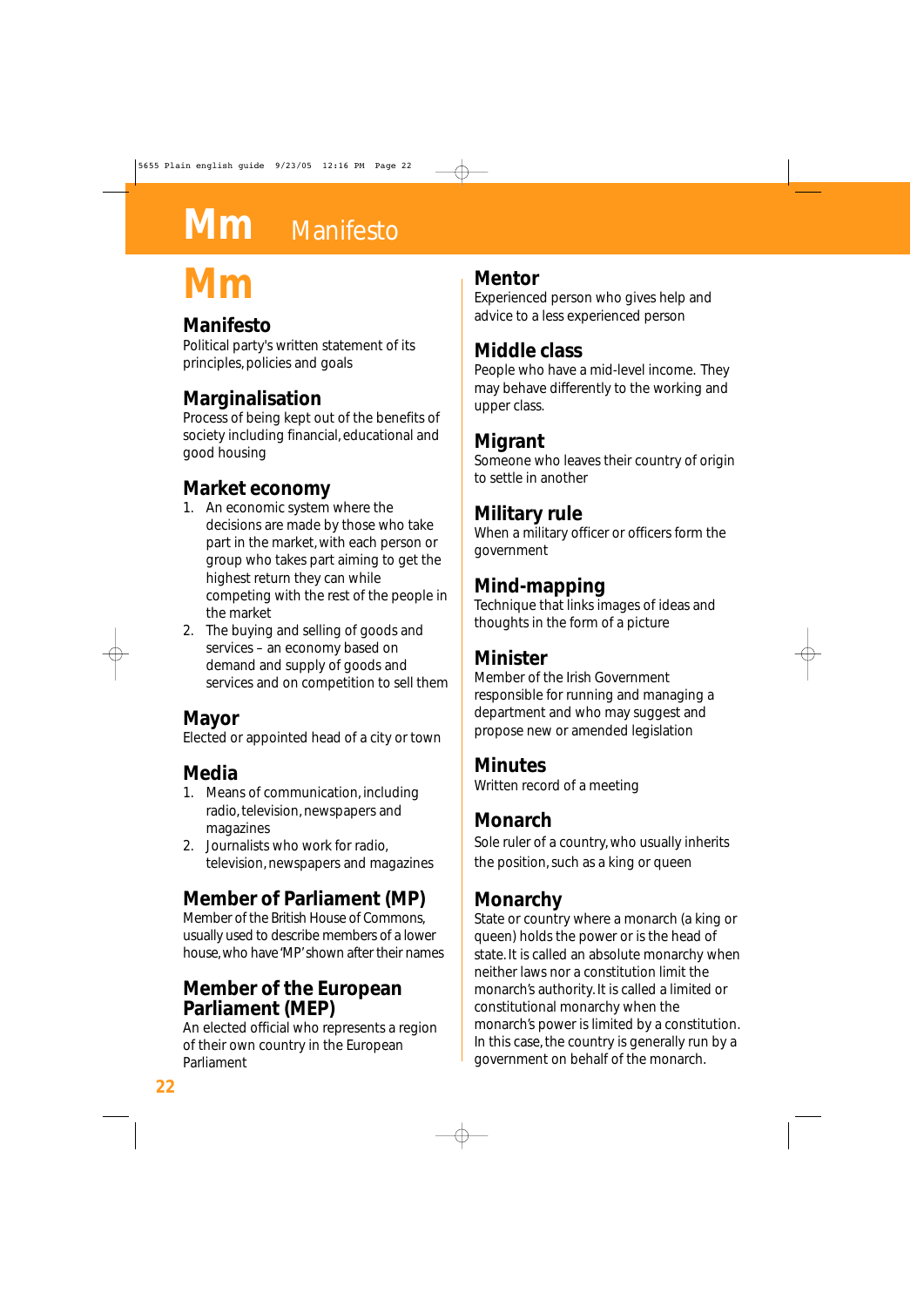# Multiculturalism **Mm**

#### **Multiculturalism**

When different cultures in society live side by side, but don't necessarily mix with each other

# **Nn**

## **Nation**

Group of people - often with the same language or culture - who think of themselves as a community, and have or think they should have their own government

## **National**

Belonging to a nation

# **National Parliament (Irish)**

Also known as the Oireachtas, which consists of:

- the President, and
- two houses Dáil Éireann (House of Representatives) and Seanad Éireann (the Senate)

The Parliament's powers and functions are outlined by the Constitution of Ireland. See Bunreacht na hÉireann.

## **Nationalise**

Bring under the control or ownership of a government; usually refers to an industry, for example coal mining or banking

## **Nationalism**

- 1. Belief that a large group of people are, or should be, a nation with its own government
- 2. Policy of asserting the interests of a nation against other nations or the common interests of all nations
- 3. National spirit or devotion to the interests of one's nation

#### **Native title**

A form of ownership that recognises the long-term traditional relationship of indigenous people to their land

#### **Natural resources**

Materials that occur in nature and are essential or useful to humans, such as water, air, land, forests, fish and wildlife, topsoil, oil and minerals

## **Naturalisation**

Process of someone becoming a full citizen of a country besides their own

# **Neighbourhood**

People living around you

#### **Neighbourhood action planning**

Activity involving neighbourhood partners and groups joining together to develop plans for the neighbourhood with help from government-funded groups and agencies

## **Neo-conservatives (neo-cons)**

Usually used to describe right-wing members of the US Republican Party who adopt a strict position against anybody, organisation or country that opposes their opinions and also try to have government policy follow their approach

## **Networking**

- 1. Using events, usually social, to meet people who might be useful to your work
- 2. Exchanging information with a group of like-minded people

## **NGOs**

Non-governmental organisations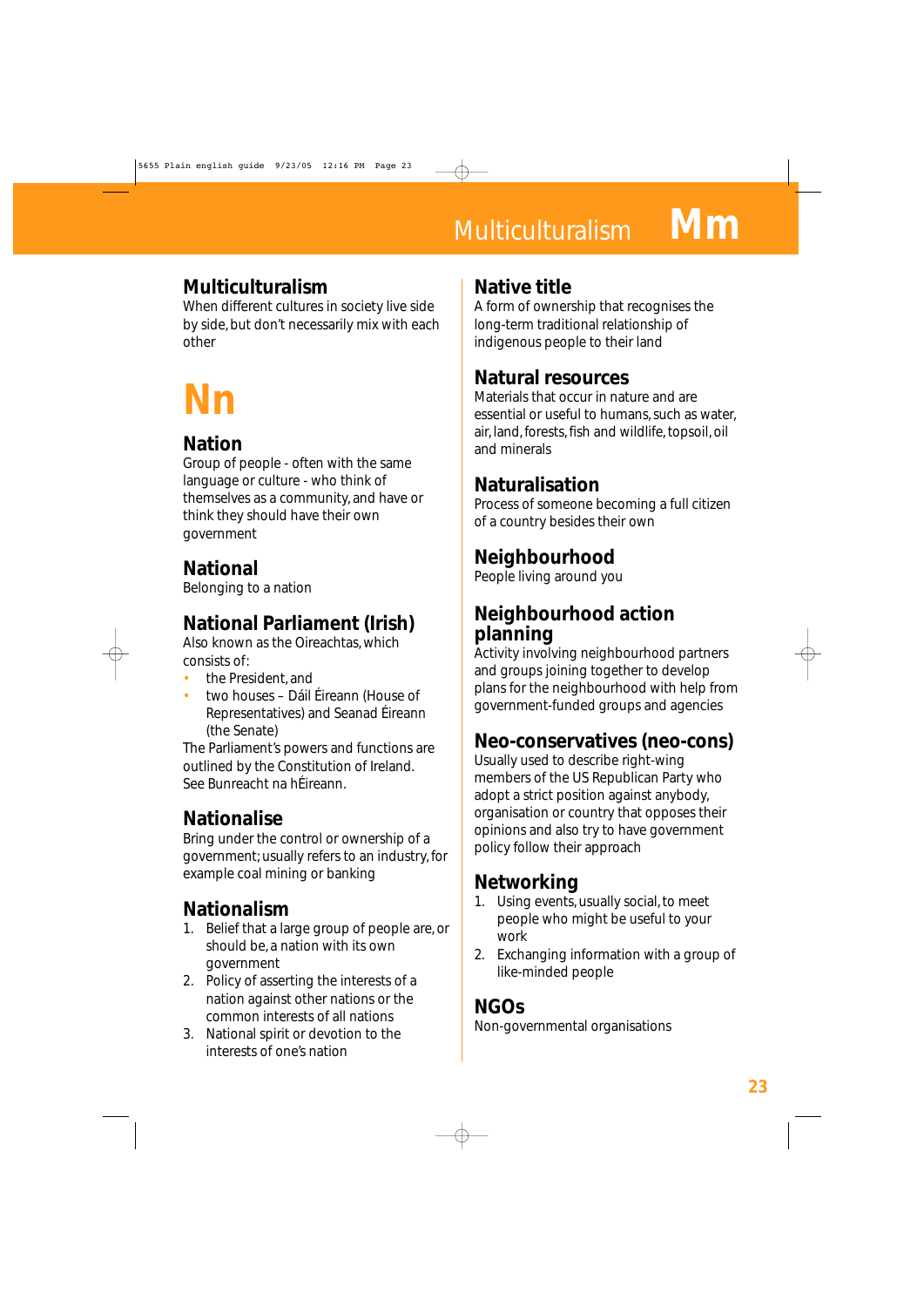# **Nn** Nineteen Eighty Four

#### **Nineteen Eighty Four**

Title of a book written by George Orwell in 1948 where he described his vision of a future from the trends he observed then; book is best known for the description of a Big Brother state where every movement and action of each person is monitored

#### **Nominee**

Someone who is nominated, or proposed by others, as a candidate for public office

#### **Non-national**

A person not born in the country in which they live

#### **Non-partisan**

Not involving or influenced by any particular political party

## **Not in my back yard (NIMBY)**

Attitude of residents who oppose the development of any land near them, although they may agree with the need for such development elsewhere

#### **Nutrition**

Food and drink that promote health and growth

# **Oo**

**Oireachtas**

# See National Parliament.

#### **Oireachtas Committee**

Specialist committee that advises the Dáil on a broad range of legislative, social, economic and financial issues, examines government spending; Joint Committees are committees from both Dáil Éireann and the Seanad sitting and voting together

#### **Oligarchy**

Form of government where power is held by a small number of people belonging to a dominant class or group

#### **Ombudsman**

Public official who is responsible for investigating complaints against the Irish Government or the public service

#### **Online Access to Services Information and Support (OASIS)**

Public service information system available on the Internet, developed by Comhairle (a national advice and information agency)

#### **Opposition**

Second largest political party or group of parties in the Dáil that works to oppose what it believes to be wrong with Government policies and actions

#### **Organisation**

People who work together on a task

# **Pp**

#### **Pacifism**

Belief that violence, especially war, must be avoided and that anyone who supports this idea should refuse to take part in war

#### **Parliamentary (Dáil) question time**

An opportunity for Dáil deputies to ask the Government questions about any issue the ministers are responsible for. In Ireland, the Taoiseach (Prime Minister) answers questions on Tuesdays and Wednesdays in Dáil Éireann. TDs (deputies) can also submit written questions seeking a written answer.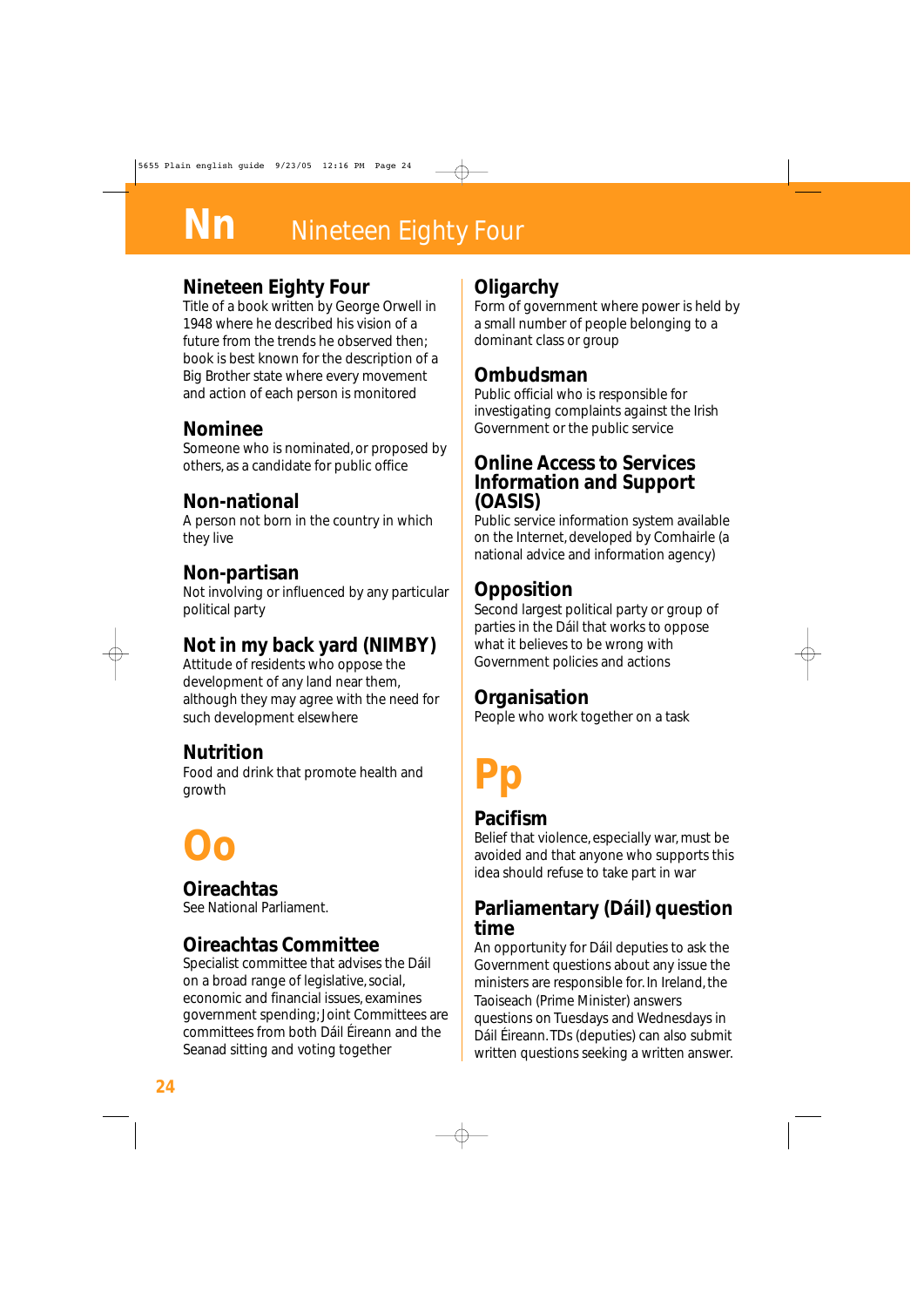# **Parliament**

#### **Parliament**

Assembly of elected representatives, which forms the legislature of a state or a nation and may have both an upper and a lower house or one house only

#### **Parliamentarian**

Elected member of either the upper or lower houses of Parliament

## **Participation**

Taking part or sharing in an activity such as public decision-making processes. This is crucial for democratic stability and is also one of the basic rights of each person

#### **Peace process**

Set of negotiations and activities where the aim is to bring peace between two or more warring parties

#### **Petition**

- 1. Document presented to parliament by a person or group of people asking for action on a matter
- 2. Making a formal request, especially to a person or a group in power

#### **Philanthropy**

Literally 'love for mankind'; based on the concept of selfless giving and the desire to do good for society

## **Philosophy**

- 1. A study of knowledge, ideas and ways of thinking
- 2. Rules for or an approach to life

## **Plebiscite**

- 1. Vote by all voters on a question, for example a referendum
- 2. Vote by members of a party to decide on a candidate or select a delegate

#### **Pledge**

Solemn promise to do a particular thing

**Policy** Aim or a plan of action on a matter

#### **Political agenda**

Whatever is being discussed or dealt with in politics at any one time

#### **Political freedom**

Person's right to express their political beliefs freely and to vote as they want

## **Political ideology**

Range of ideas that are the foundation for the aims and activities of a political party

#### **Political literacy**

Having knowledge, skills, values, attitudes and know-how to take part in public life

## **Political participation**

Number of people who voted or took part in a referendum or in political activities

## **Political party**

Group of politically like-minded people who work together to get power and influence

## **Political rights**

Rights that allow a person to take part in political life, including the right to:

- vote,
- hold particular political views, and
- join a political party and influence public life.

#### **Political spectrum**

Range of political thoughts and approaches from the right to the left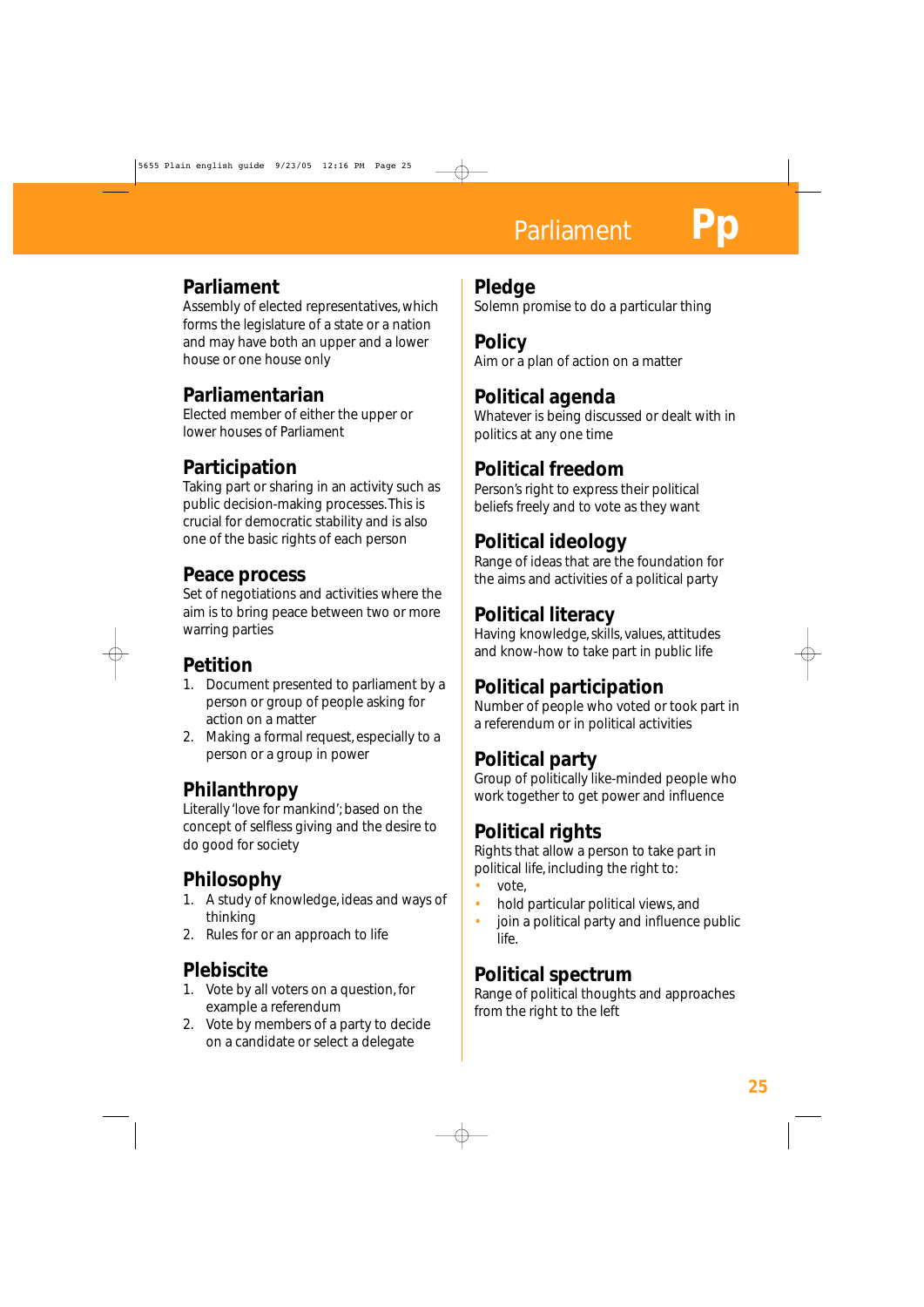#### **Political values**

Principles people believe should be used to govern their society, including equality, liberty and tolerance of diversity

#### **Political wing**

Part of an organisation that is involved in public life and politics

#### **Political**

Dealing with the distribution of power or connected with a political party

## **Politician**

Someone who is active in politics and who sometimes holds a political office into which they have elected

#### **Politics**

- 1. Business of governing a country
- 2. Activities involved in gaining or using power

## **Poll**

- 1. A count of people, votes or opinions
- 2. To ask and record the opinion of people
- 3. To receive a number of votes
- 4. An election

# **Polling card**

A card sent to your home before the date of an election, which you cannot vote without. It states your elector number and where you can vote.

# **Polling**

Organised procedure of voting

## **Polls**

Place where votes are cast and recorded

# **Power**

- 1. Control over others, especially by a government
- 2. Right of a government to act in a particular area, for example defence

#### **PPF (Programme for Prosperity and Fairness)**

A partnership agreement between the Irish Government, trade unions, employers, and farming groups

## **Precedent**

- 1. What has been done before as a guide to what should be done now
- 2. Legal decision that courts will follow in future similar cases

# **Preferential voting**

System when voters cast their votes in order of preference for candidates, giving number one to their first choice and the last number to the last choice

## **Prejudice**

Strong dislike of those in a particular social group, for example a race, gender or religion, which does not make sense and means that the group is not treated equally

## **President of Ireland**

Irish Head of State elected by the people of Ireland to serve a seven-year term (they can serve a maximum of two terms, 14 years). The President represents all the people when carrying out official engagements at home and abroad. The President is Supreme Commander of the Defence Forces. The formal powers and functions of the President are prescribed in the Constitution. See Bunreacht na hÉireann.

## **President**

- 1. Chief officer in an organisation, who presides at meetings
- 2. Head of a republic
- 3. Person elected to be the presiding officer of the Senate or State legislative councils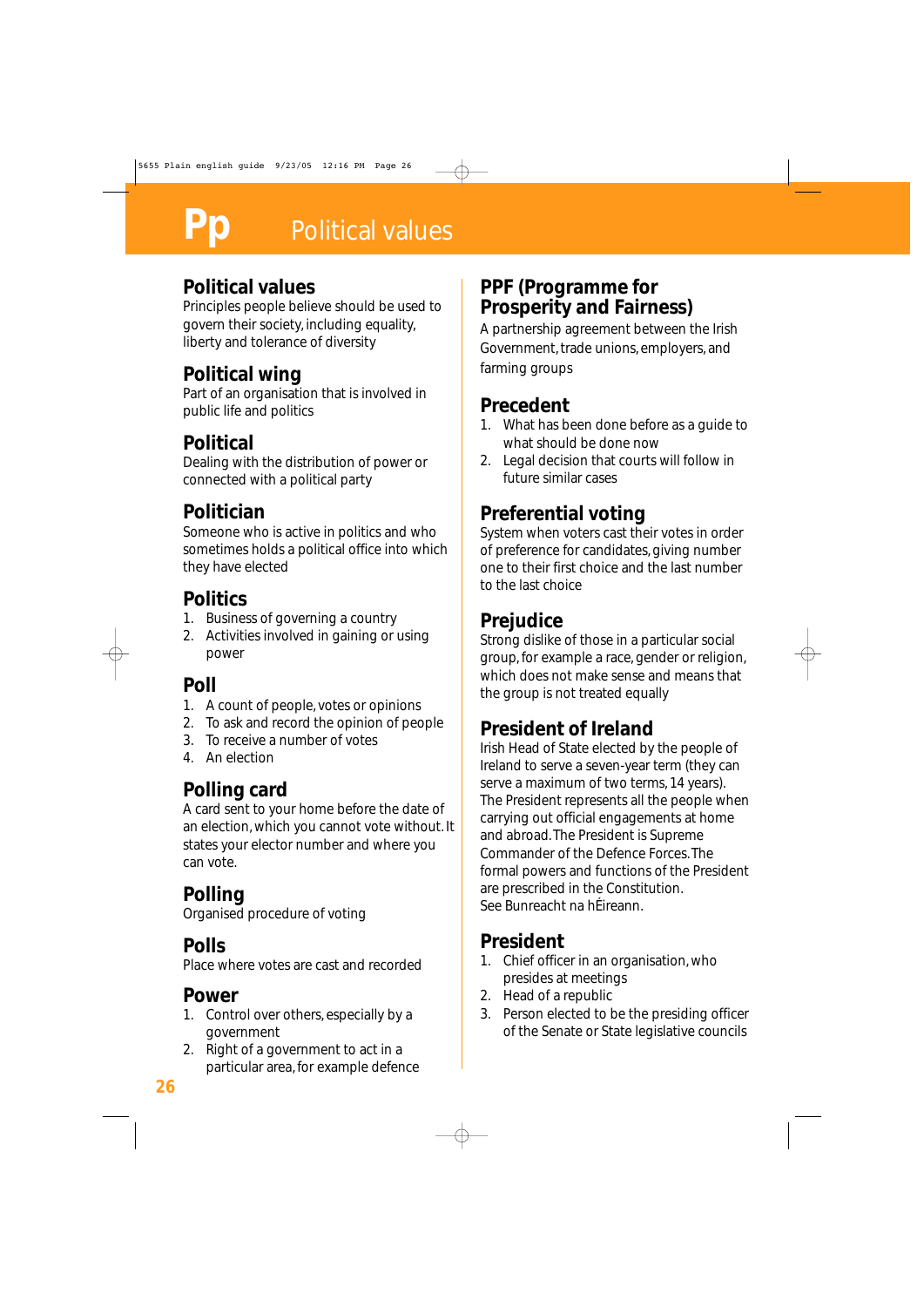#### **Presumption of innocence**

Presumption by a court that a person charged with a crime has not committed it, until the case against them is proved

#### **Prime Minister**

Head of the national government, the chief minister in some countries

#### **Probation**

A period of time after someone has completed a prison term, in which they are still under sentence and their behaviour is being tested

#### **Process**

Series of actions that you take to achieve a result

#### **Progressive Democrats**

Political party founded mainly by former members of the Fianna Fáil party in 1985, which has a right-of-centre economic policy

#### **Progressive Unionist Party**

Political wing of the Ulster Volunteer Force, which promotes union with Britain

#### **Project**

Plan or an undertaking

#### **Propaganda**

Spreading of ideas, information or rumour to help or injure an institution, cause or person

#### **Proportional representation (PR)**

Alternative to 'winner-takes-all' elections, in which the elector votes 1,2,3…in order of preference for the candidates listed on the ballot paper; means that minority interest groups may have a chance to be represented on an elected body

#### **Prosecution**

- 1. Legal proceedings against a person charged with a crime
- 2. Group of people who carry out these legal proceedings

#### **Protest**

- 1. Public statement of disapproval of an action or situation
- 2. Demonstration against an individual or against the action of governments or others

#### **Public**

- 1. Open or known to all people
- 2. The people, as a whole, of a community, state or nation
- 3. Concerning the public

## **Public policy**

Course or line of action pursued by a government, ruler or political party

#### **Public servant**

Worker with the civil service, local authority or other state body

#### **Public-Private Partnership (PPP)**

Partnership between Irish Government, its agencies and the private sector to develop major projects such as motorways or schools

# **Qq**

#### **Quota**

Number of votes that a candidate usually needs to get to win a seat in parliament under the proportional representation (PR) system. PR uses a mathematical formula to distribute votes in order of the voter's preference.

See Proportional representation. **27**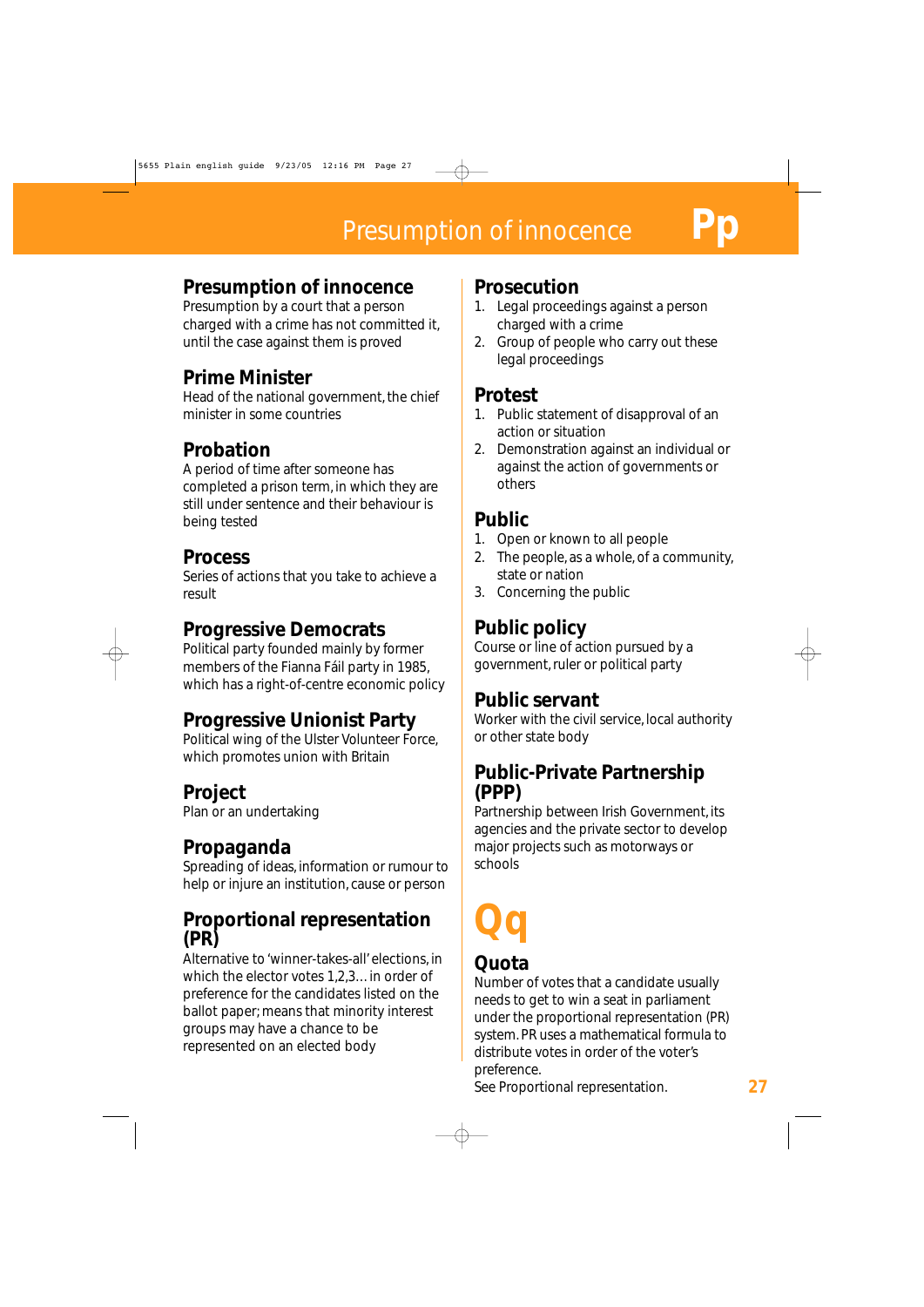# **Rr**

## **Race**

Traditionally this meant different species of humans, with the implication that some were superior to others, but genetic research shows there is no single race-defining gene and so no biological reason for dividing the human population into different races. However, the term still exists in legislation.

## **Racial discrimination**

Unfair treatment of an individual or group because of their racial or ethnic origin

## **Racism**

Specific form of discrimination faced by ethnic minority groups based on the false belief that some 'races' are inferior to others because of their different skin colour, nationality or their ethnic or cultural background; deprives people of their basic human rights, dignity and respect

# **Radical**

- 1. Marked by a considerable change from the usual or traditional – extreme changes to views, habits, conditions or institutions
- 2. A person who favours major political or social change

## **Radical reform**

Major and dramatic changes, usually to an organisation and its activities

## **Rebellion**

Open, organised and often armed resistance to one's government or ruler

## **Recycling**

Gathering and putting waste material to use

# **Referendum Commission**

Group established before each referendum to tell the public what the referendum is about and to give the arguments for and against the question

# **Referendum, Constitutional**

Vote that occurs when the Government wishes to change something in the Irish Constitution, usually held in cases where the existing Constitution does not provide for such a change, and gives adults a chance to vote for or against the proposed change

#### **Referendum**

Vote by all voters on a question such as a change to the constitution

#### **Reflection**

When an individual or group actively considers what has occurred

#### **Reformer**

Someone who seeks to bring about change, especially political change

## **Refugee**

- 1. Someone who, because of fear of persecution on grounds such as race, religion or political reasons, is not in their own country and is unable or unwilling to return
- 2. Someone who has been invited to Ireland when the Irish Government responds to a humanitarian request from groups like the UNHCR (United Nations High Commissioner for Refugees), for example during the Bosnian crisis in the 1990s
- 3. 'Convention' refugees: people who meet the requirements of the definition of a refugee under the 1951 UN Convention relating to the Status of Refugees, and is granted refugee status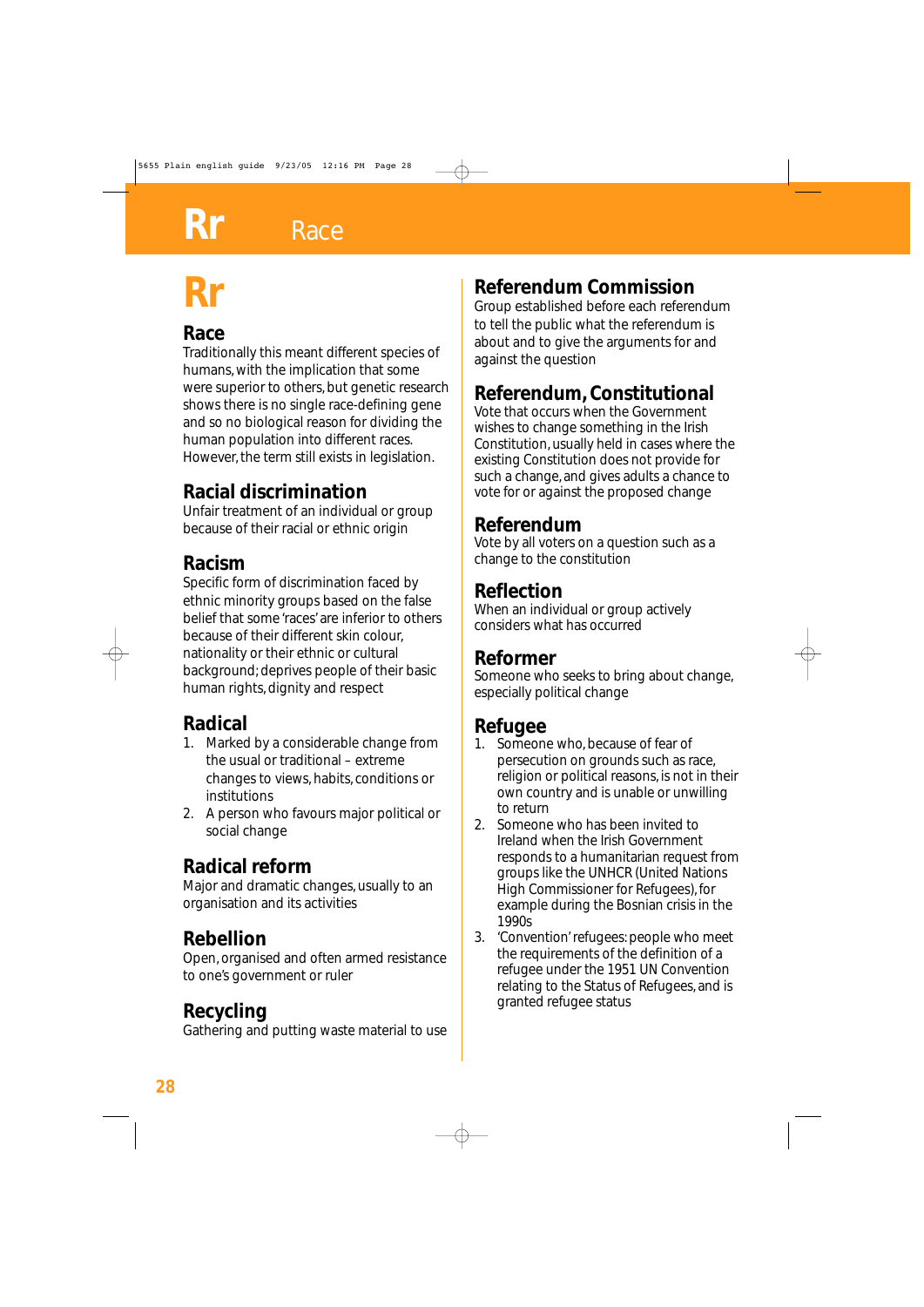#### **Regional Assemblies**

Assemblies that handle EU Structural Funds and co-ordinate delivery of public services in their region. The BMW Assembly covers the Border, Midlands and Western area; and the S&E Assembly covers the Southern and Eastern area.

#### **Regional authorities**

State-funded groups that:

- co-ordinate public services at regional level, and
- review the development needs and the provision of public services in their region.

There are eight regional authorities in Ireland and their members sit on monitoring committees.

#### **Regulation**

Law made by an Act of Parliament

#### **Relative poverty**

Having income and resources that are not enough to give a standard of living generally regarded as adequate by the society you live in

## **Religious right**

Group that believes that everyone should follow strict rules for daily life, and have ideas based on a religious belief – often Christian (Old Testament) values

#### **Renewable**

Can be replaced or replenished, either by the earth's natural processes or by human action, for example air, water and forests

#### **Representative democracy**

System of government where electors choose representatives to make decisions for them

## **Representative**

Someone who acts on behalf of others; person elected to a law-making body

#### **Republic**

State that is ruled by citizens and without a monarch

#### **Republican**

- 1. Person who wants to see a republic established in their country instead of a monarchy
- 2. Member of the right-leaning Republican Party in the USA

## **Republicanism**

Political philosophy in favour of setting up a republic before any other political system

#### **Research**

Investigating and analysing ideas and sharing the results

# **Residence ('green card')\***

Issued to someone to say they have the right to live in Ireland. The following people can apply for residence (but it is not automatically granted) at the Immigration Division of the Department of Justice:

• asylum seekers who marry Irish (or EU) nationals, and

• parents of Irish-born children Successful applicants receive a registration document, the 'green card'. Residence must be renewed every 12 months.

\*All non European Economic Area (EEA) nationals with any legal status in Ireland are issued with a registration card or 'green card'. However, the term is often used to mean residence on the basis of an Irish-born child.

#### **Resistance**

Secret organisation that fights against a foreign enemy or a dictator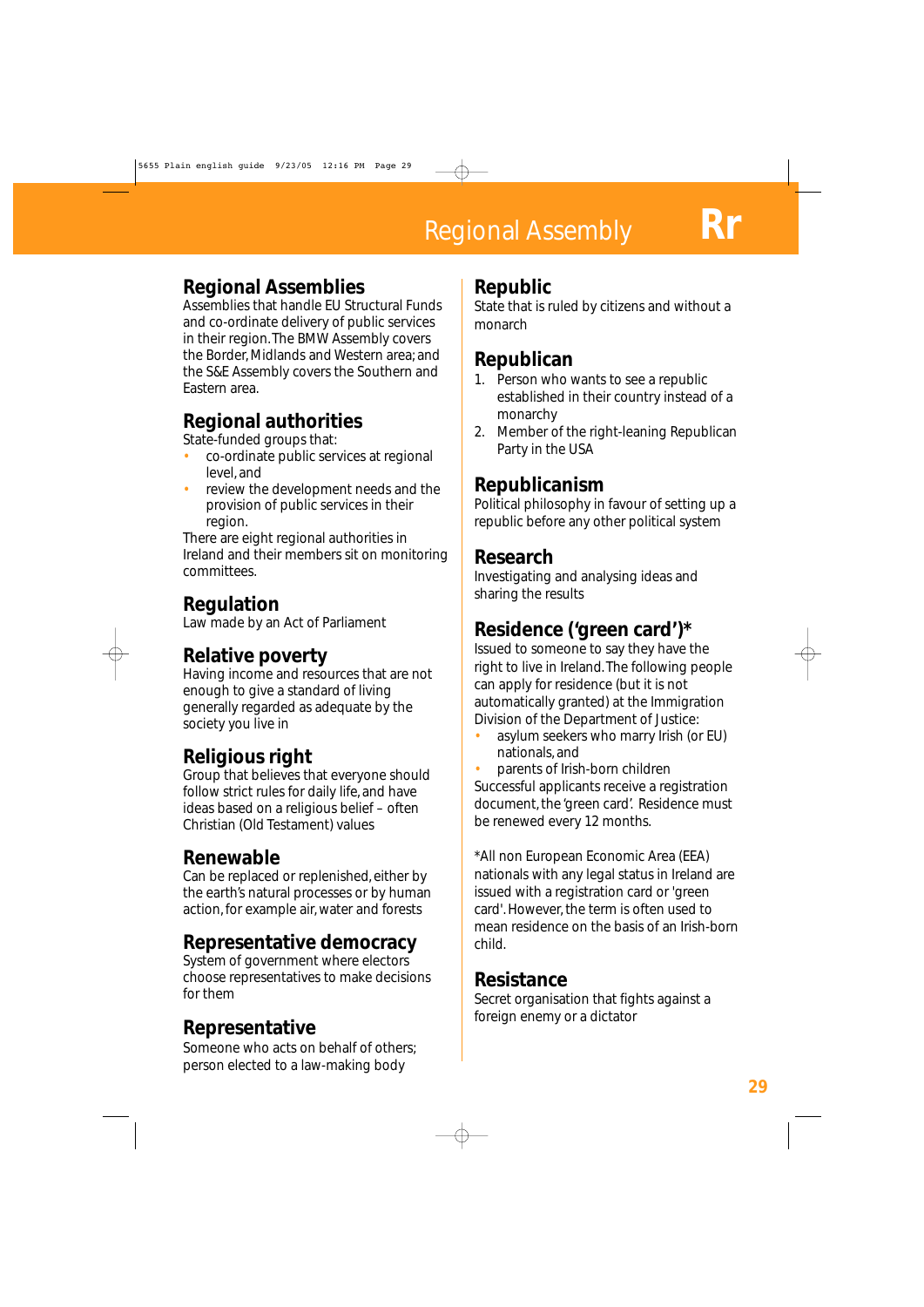# **Resolution**

#### **Resolution**

Usually something someone plans to do or to encourage others to do

#### **Resources**

Machines, workers, money, land, raw materials and other things that a country, organisation or community can use to produce goods and services make its economy grow or bring about change. Resources may be renewable or nonrenewable. Countries must use their resources wisely to ensure long-term prosperity.

# **Responsibility**

- 1. Obligation that a person or people must be able to account for. For example, a treasurer is responsible for how money is spent or saved and must be able to give an account of how this has been done.
- 2. Ability to respond being responsive to others and being responsible for yourself

# **Restorative justice**

When the justice system encourages people who have committed crimes to do something to make amends, for example community work

# **Returning Officer**

Someone who oversees the counting of ballot papers during an election or referendum and who certifies and officially announces the results

## **Revolution**

Complete overthrow of a government or political system

#### **Right wing**

The more conservative or reactionary section of a political party or organisation

# **Right**

Conservative side of politics - generally the political party or parties that either support the way things are now or want to return to past ways of doing things; also means a political party that favours the free market system over a socialist system

#### **Rule of law**

Situation where everyone is equal before the law and no one is above the law, even a president, monarch or government

#### **Ruler**

Someone who rules or governs, normally linked with an absolute monarch or a dictator

#### **Rules**

Regulations governing conduct or behaviour

## **Ruling party**

Political party that controls the government

## **Running mate**

When two people from the same party are going for election in the same constituency, the candidate who is usually expected to get a lower proportion of the votes is said to be the 'running mate'. In the US, the vicepresidential candidate is the running mate of the presidential candidate.

**Ss**

## **Seanad Éireann**

Irish Senate

#### **Seat**

A place in an elected political assembly such as a parliament or county council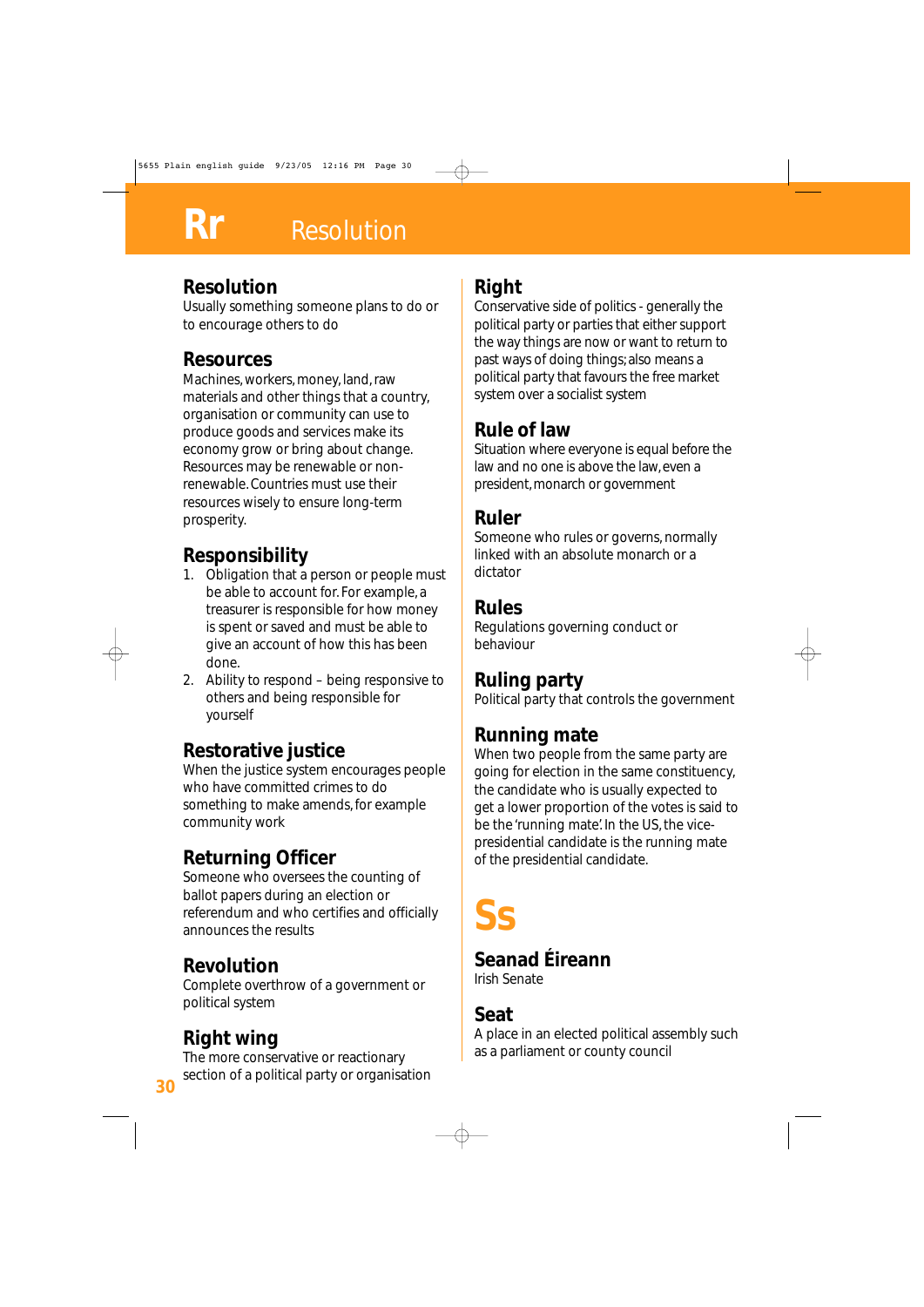**Secession** 

#### **Secession**

Withdraw formally from an alliance or association, such as a political organisation, especially from a federation of states

## **Secret ballot**

Voting system where voters cast their votes privately and cannot be pressured to vote in a certain way

## **Segregation**

Separation of one racial group from another, as occurred in schools, transport and other public facilities in many parts of the United States until integration was gradually introduced from the 1950s until the 1980s. South Africa's 'apartheid' system was another example, as was the former exclusion of Aboriginal people from swimming pools in New South Wales.

#### **Select Committee (Oireachtas)**

Consists of members of the Dáil and Seanad and is usually set up to review the work of Government departments

#### **Self-government**

Political independence of a country, people or region

#### **Senate**

The upper house in parliament. In Ireland the Senate is called Seanad Éireann and it has 60 members. Eleven of these members are nominated by the Taoiseach (Prime Minister) and 43 are elected by specific groups, such as the universities. In Australia and the United States, the Senates are made up of representatives from the states in their federation.

See also Federal.

#### **Senator**

Member of a Senate

#### **Shadow ministers**

Members of the opposition that 'shadow', or follow closely, the areas of responsibility of ministers in a government

#### **Sharia**

Religious-based legal system devised by Muslim holy men, which usually operates in an area where most of the population are Muslims

#### **Sinn Féin**

Republican party, political wing of the IRA See also Republican.

#### **Slavery**

Situation in which someone is not free, but is owned by another person and can be bought and sold and made to work against their will; slavery was made illegal in most parts of the world in the nineteenth century, but continues in some places

## **Social capital**

Resources that are based on relationships and networks of influence and support and enable people to get help from each other

## **Social cohesion**

A sense of belonging in the community, involves a commitment to continually improving the quality of life and well-being for its members by actively removing barriers and the causes of division

#### **Social Democratic Party**

Political party with a centre-left ideology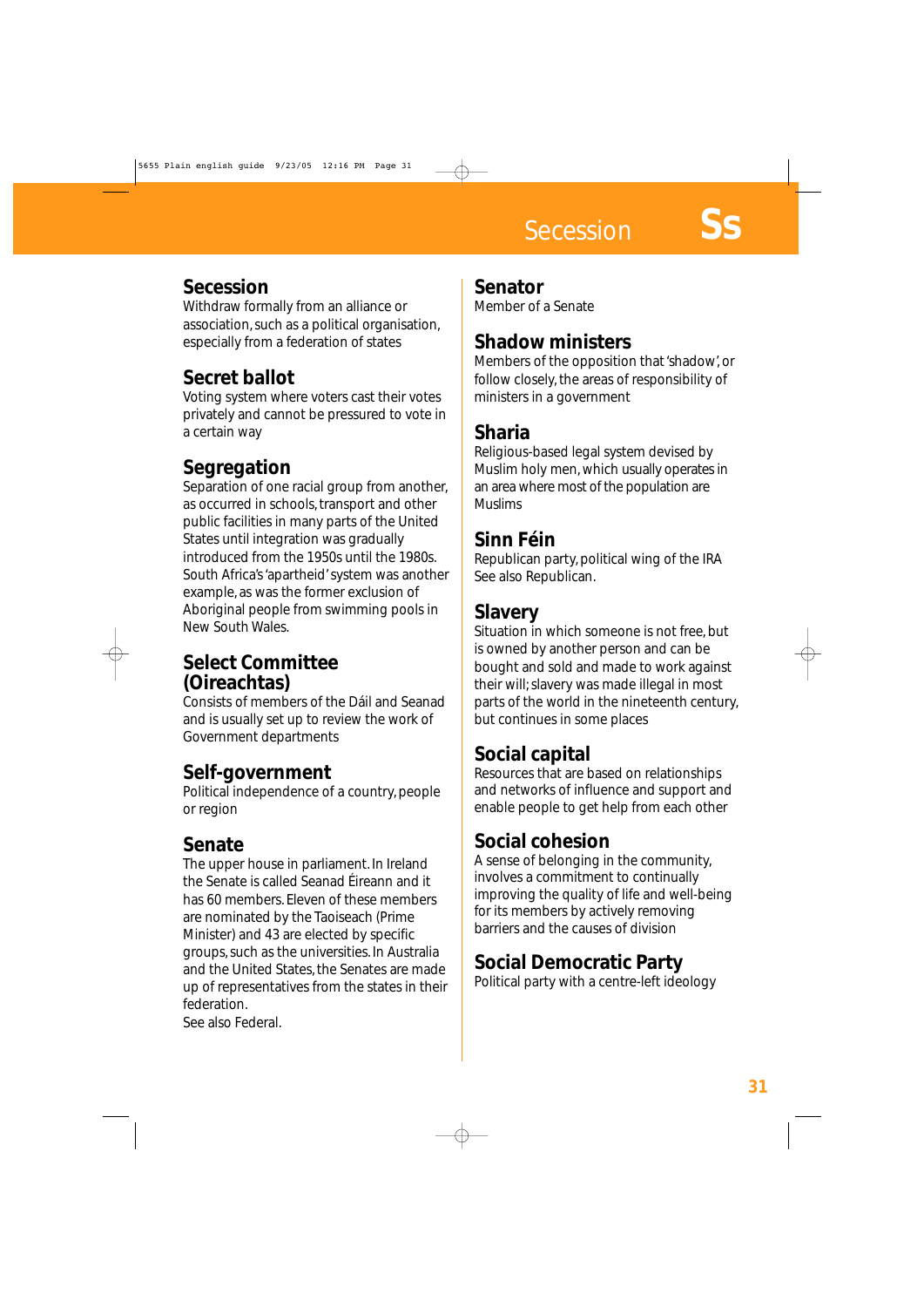#### **Social economy**

Development of social and economic enterprises that will benefit the regeneration of a community, for example childcare services

#### **Social exclusion**

People or places being excluded from the outcomes and opportunities enjoyed by mainstream society, due to problems that can include:

- unemployment,
- poor skills,
- low incomes.
- discrimination,
- poor housing,
- high crime environments,
- bad health, and
- family breakdown.

#### **Social partnership**

When government, the private sector, the voluntary sector and the unions produce a strategy for social and economic development that covers issues such as wages, industrial action, housing, transport and education

#### **Social rights**

Rights that allow a person to have a decent standard of living, including the right to housing, employment, good nutrition and health care

#### **Social security**

State support for people when they are unemployed, ill or retired, through payments each week or month

#### **Social welfare**

See Social security.

#### **Socialism**

System of society where the community owns the businesses and the land

#### **Society**

People living as members of a community, including the members of a nation; also a group of people who come together to achieve a particular goal, such as the Irish Society for the Prevention of Cruelty to Animals (ISPCA)

## **Solidarity**

When people are able to recognise the rights of others and are willing to act to defend them

#### **Sound bite**

Brief, quotable remark or excerpt, such as a speech made by a politician or a candidate for political office, which is repeated on radio and TV news programmes; regarded by some as being trite and superficial

#### **Special Committee, Oireachtas**

Committee set up to review new bills coming before the Dáil and consisting of members of the Dáil and Seanad

## **Spin**

- 1. Public relations (PR) activity, that sometimes focuses exclusively on the positive and is used as a weapon against a political opponent or the opposition party
- 2. When information is interpreted in a particular way or with particular emphasis, sometimes to enhance the public image of, or to minimise political damage to, a politician

#### **Spoiled vote**

Vote made invalid when someone fills in the ballot paper incorrectly, either by mistake or deliberately as a protest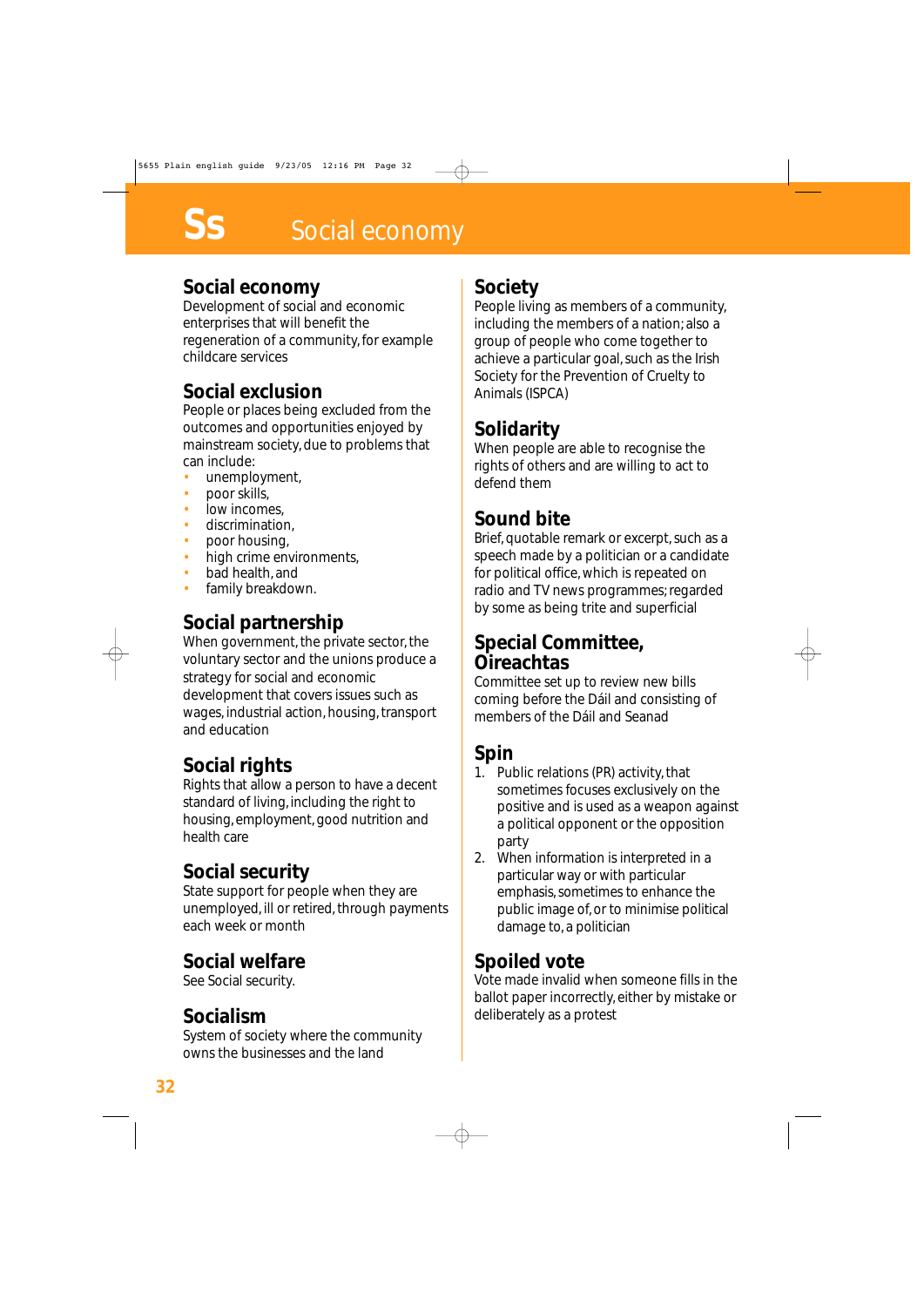# **Stakeholder**

## **Stakeholder**

Anyone or group who has an interest in or can be affected by a group action, plan or initiative

## **State**

- 1. How people in a particular territory are governed. See also Territory.
- 2. Any of the regions, each more or less independent in internal affairs, which together make up a federal union. An example is the United States of America.

#### **Status**

Position or standing in the community or society

#### **Status quo**

State of affairs as they are now or as they were before a recent change

#### **Statutory**

Decided, set up or controlled by law

## **Steering group**

Group with specific skills who guide the development of a project and its completion

## **Stereotyping**

Labelling people or making assumptions about them based on the social group they belong to, for example their race, religion, nationality or age.

#### **Strategy**

Medium- to long-term plan to achieve something

## **Strike**

To stop work to demonstrate or to demand an employer meets workers' demands

## **Subject**

Someone who lives under the rule of a monarch See also Monarch, Monarchy.

## **Submission**

Suggestions or arguments made orally or in writing to some authority such as a parliamentary house, a committee or a court; a written paper placed before a committee for consideration

#### **Suffrage**

The right to vote

## **Suffragist**

Historically, someone who wanted women to have the right to vote

## **Supreme Court**

Highest court of appeal, that also interprets the constitution of a country

## **Sustainable development**

Development that meets the needs of the people today without harming the ability of future generations to meet their own needs

# **Tt**

**Tánaiste** Irish Deputy Prime Minister

#### **Tally men**

Members of a political party who carry out an unofficial count of the ballot papers during an election or referendum

#### **Taoiseach, the**

Head of the Irish Government, nominated by the Dáil. The Taoiseach also acts as a spokesperson for the Government on major policy issues and chairs Cabinet meetings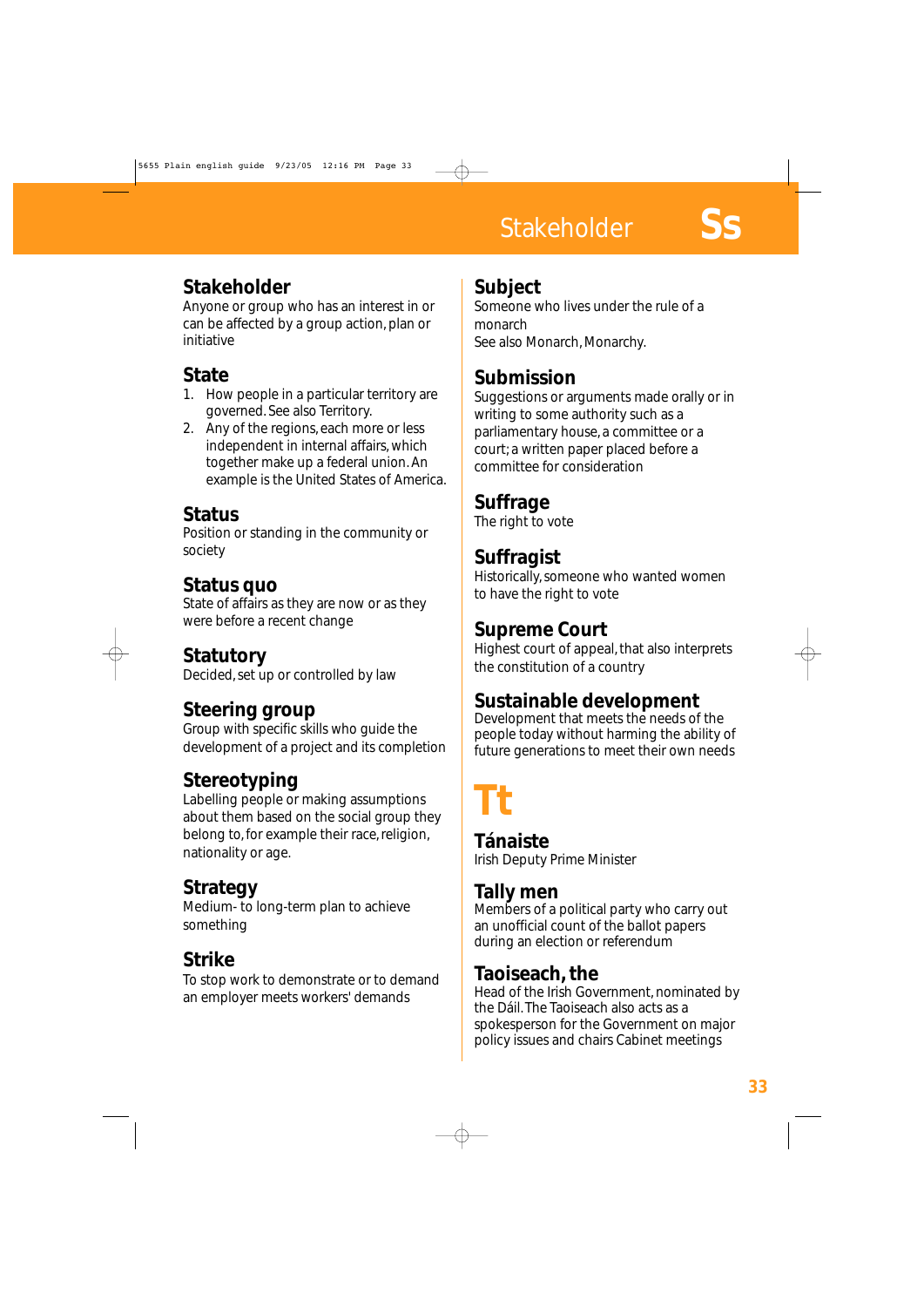#### **TD, how to become one**

To be eligible for membership of the Dáil you must:

- be a citizen of Ireland.
- be over 21 years of age, and
- must not be disqualified from election to the Dáil.

To become a TD you must complete a 'nomination paper' and present it to the returning officer of the constituency in which you are standing. It is possible to be nominated as a candidate in more than one constituency. You don't have to be living in a constituency to be nominated. If you wish, you may state the party you belong to on your nomination paper. You may also submit a photograph and a political party emblem to appear on the ballot paper.

# **TD, Teachta Dála**

Member of Dáil Éireann

## **Terms of reference**

- 1. Something referred for inquiry to a committee
- 2. What powers a committee has and what areas it can investigate
- 3. What somebody is supposed to do

## **Territory**

- 1. In the federal system of government, an area that has not been given the full rights of a state, for example the Australian Capital Territory and the Northern Territory
- 2. Land and waters under the control of a state or ruler
- 3. Any region or area of land

#### **Terrorism**

Systematic use of terror especially to force people to do something they don't want to do

#### **Think tank**

Institute, corporation or group set up to research a range of areas, such as social problems, which may make recommendations to the government on public policy

#### **Third way**

Political philosophy that takes from the right and left, but is different to both; promoted by British Prime Minister Tony Blair

#### **Tradition**

Belief, custom or practice that is handed down from one generation to another

#### **Travel document**

Document, such as a passport or visa, used to travel to and enter other countries

#### **Traveller**

Member of an Irish ethnic group that travels from place to place and has its own identity, culture and history. There are about 21,000 Travellers in the Republic of Ireland.

#### **Treaty**

In international law, a formal agreement between states; often outlines peace or trade agreements

#### **Trial**

Examination of a person in a court of law to decide whether they are guilty or innocent

## **Tribunal of enquiry**

Enquiry with judicial powers that is set up to investigate things such as corrupt practices, for example corrupt payment to politicians for illegal land re-zoning and corrupt practices of gardaí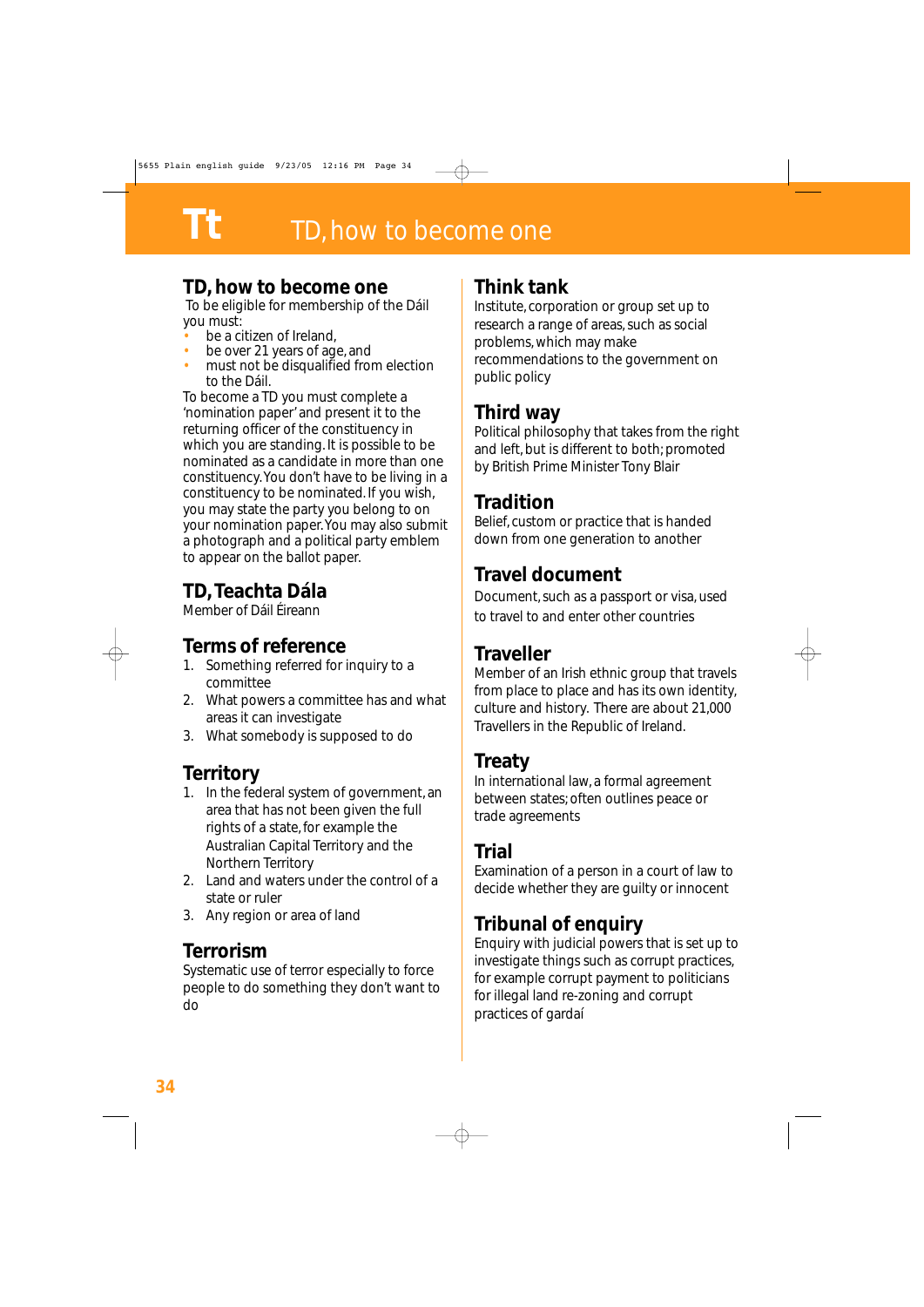# **Trustee**

Someone who holds money or other property in a trust for the benefit of someone other than themselves

## **Tyranny**

Uncontrolled exercise of power, often by an oppressive or unjustly severe government or a ruler

# **Tyrant**

An absolute ruler who uses his or her power unjustly or oppressively

# **Uu**

## **Ulster Unionist Party**

Political party that wants to maintain the link between Northern Ireland and Britain

#### **UN**

United Nations

## **Unionism**

Political philosophy that supports political union between Northern Ireland and Britain

#### **United Nations Universal Declaration of Human Rights**

Key statement of human rights today, written in 1948 in response to the genocide carried out by Nazi Germany

## **United Nations**

International organisation founded after World War II to try to achieve international security, by providing help and solutions for conflicts between countries, to help refugees and to develop many health, development and cultural programmes

# **Vv**

#### **Values**

Beliefs and set of rules that are important to a person

## **Values education**

Education that nurtures learners while respecting their values

## **Veto**

- 1. Saying 'no' in a political context, for example by blocking or rejecting a proposed law
- 2. Power of the President to refuse to sign a bill passed by the Dáil preventing it from becoming law, in which case the President can refer the bill to the Council of State for advice

# **Visa**

Form that allows people from one country to enter another and to stay there for a limited time; not needed if you are a member of an EU country and you are visiting another EU country

## **Voluntary sector**

Collection of independent groups that do things not for profit but are not public or local authorities; normally formally constituted, have paid staff and may or may not use volunteer help

## **Volunteer**

- 1. Someone who gives their services free of charge, for example to help others or the environment
- 2. Someone who offers to do something before being asked to do it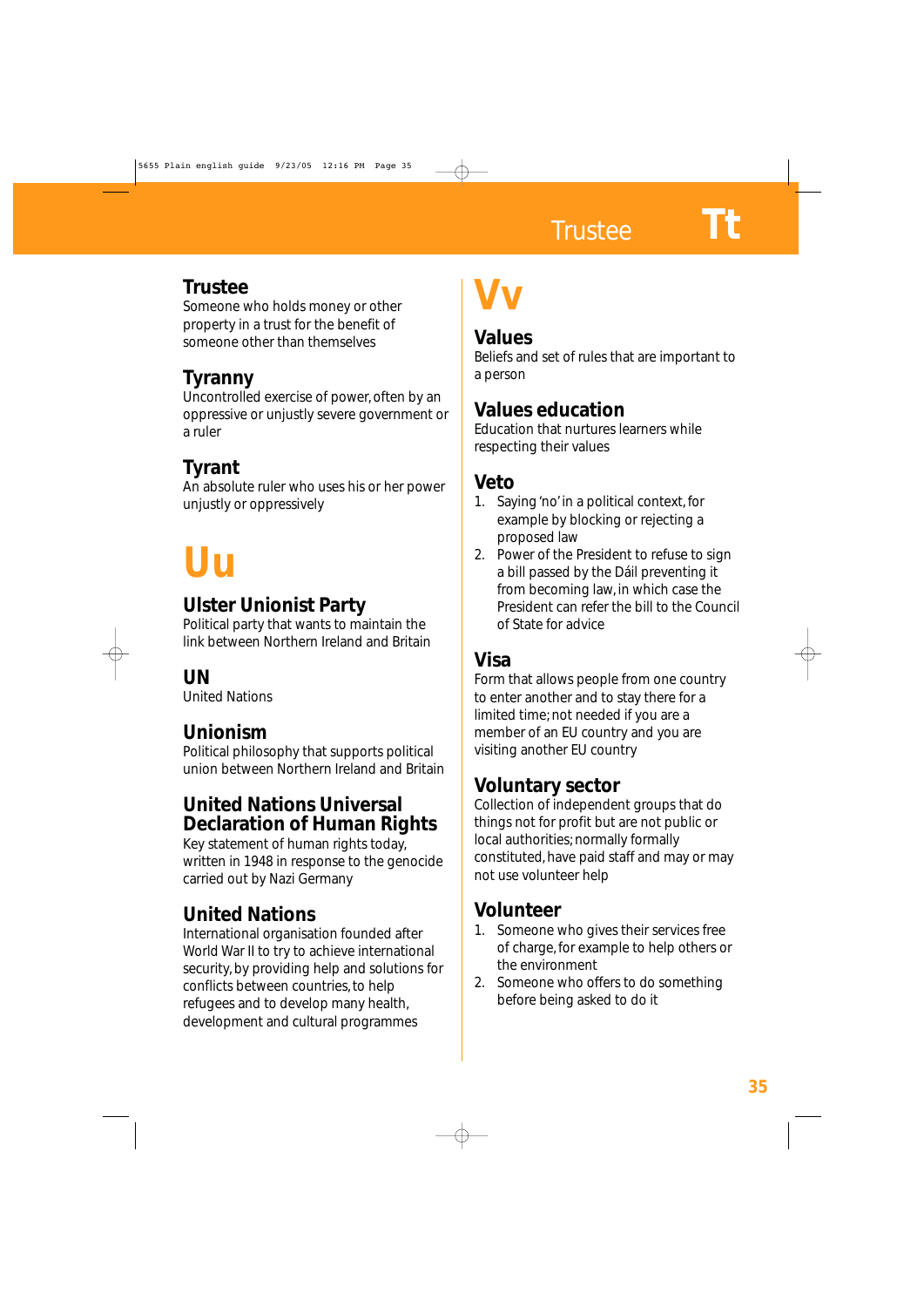# **Volunteer involving organisation**

#### **Volunteer-involving organisation**

Common term used for voluntary and community sector organisations that involve or work with volunteers

#### **Vote**

- 1. Formal expression of a choice, such as putting one's hand up or marking a piece of paper
- 2. Total number of votes

## **Voting eligibility**

- You must be a citizen of Ireland.
- You must be 18 years of age by the day the Register of Electors comes into force.
- Your name must be on the Register of Electors.

# **Ww**

#### **War chest**

Fund for running a political campaign, made up of money given to a candidate by other people and through various fundraising events

#### **Wealth**

- 1. All the things a person owns
- 2. The total amount of goods and services in a country

#### **Welfare**

See Social security.

#### **Whip**

Political party manager in parliament who is responsible for organising members of their party to take part in debates and votes and who assists in arranging the business of a parliament

#### **White Paper**

Government policy document outlining the plan for an area of work; normally the last policy document before a new piece of legislation

#### **Working class**

People who are manual workers and labourers

#### **Working conditions**

Hours of work, levels of pay, physical conditions and legal rights in the workplace

# **Xx**

## **Xenophobia**

Being hostile or afraid of foreigners, particularly when people are hostile to people who have a different ethnic background to themselves